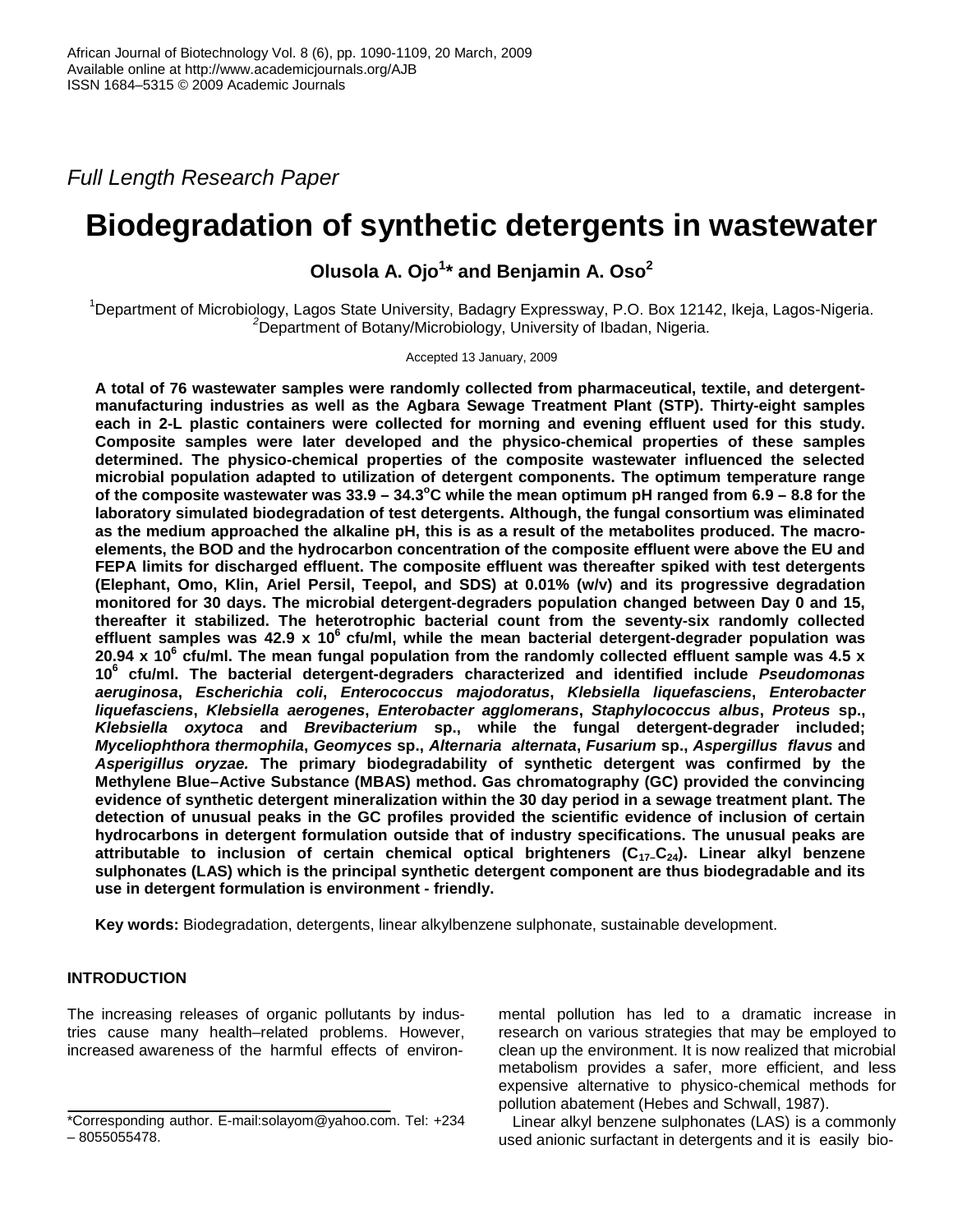degraded than non-linear alkylbenzene sulphonate (ABS) even though, total biodegradation still requires several days (Gledhill, 1975; Nomura et al., 1998). After soaps linear alkylbenzene sulphonates (LAS) are the most widely used surfactants in domestic and industrial detergents. In 1995, the global production of LAS was ca  $2.8 \times 10^6$  ton (Ainsworth, 1996).

Surfactants constitute a major ingredient of detergent components. Usually surfactants are disposed after use to sewage treatment plants (STPs). Here, biodegradation processes and adsorption on sludge particles remove these chemicals from wastewaters to a greater or lesser extent, depending on the chemical structure of the surfactant molecule and on the operating conditions of the STP. After treatment, residual surfactants, refractory co-products, and biodegradation products dissolved in STPs effluents or adsorbed on sludges are discharged into the environment. These chemicals through several transport mechanisms enter the hydro-geological cycle. Assessment of the environmental contamination levels of surfactants and related compounds is achieved through a wide range of laboratory biodegradation tests and ecotoxicological studies. There are many evidences showing that the primary biodegradation begins with oxidation of the external methyl group (ω-oxidation) followed by stepwise shortening of the alkyl chain via oxidative cleavage of  $C_2$  units (β-oxidation). This process leads to the formation of sulpho-phenyl carboxylic acids (SPACs) (Cook, 1998).

The second cycle (ultimate biodegradation or mineralization) involves opening of the aromatic ring and/or desulphonation of SPACs leading ultimately to  $CO<sub>2</sub>$ , H<sub>2</sub>O, inorganic salts and biomass. It is generally accepted that dialkyltetralin sulphonates (DATS) and iso-LAS which are co-products of commercial LAS, form carboxylated intermediates upon biodegradation; this detection has been facilitated through mass spectrometric study of sewage contaminated groundwater (Field et al., 1992).

Many researchers have studied dialkyltetralin sulphonates (DATS) and iso-LAS mineralization in the laboratory and high levels of these chemicals in ultimate biodegradation has been detected and that many refractory organic carbons associated with impurities characterized LAS mineralization (Cavalli et al., 1976; Kolbener et al., 1995a,b). Recently, laboratory simulations have confirmed that the microbial populations of domestic and industrial activated sludge were effective in primary biodegradation of DATS and iso-LAS but were not capable of mineralizing most of the related metabolites (Nielsen et al., 1997). However, these metabolites cannot be considered as refractory species, under appropriate conditions, they can be utilized as a sulphur source for bacterial growth (Cook, 1998). Liquid chromatography/Mass Spectrometry (MS) with an electrospray (ES) ion source and a single quadrupole is a powerful technique (Di Corcia et al., 1999a) for characterizing the structures of break-down product originated

from biotransformation of alkyl branched alcohol ethoxylate (Di Corcia et al., 1998) and nonylphenol ethoxylate (Di Corcia et al., 1993) surfactants.

Principally, co-products of commercial mixtures of LAS surfactants are DATS and iso-LAS, they make-up to 15% of LAS. A previous method based on solid – phase extraction (SPE) and liquid Chromatography / MS has been modified for monitoring the above analyses in aqueous samples of STPs. The metabolites as well as iso-LAS metabolites discharged from a STP into river water continued to degrade in the aquatic environment (Di Corcia et al., 1999a).

#### **MATERIALS AND METHODS**

#### **Sources of wastewater samples**

Wastewater samples were obtained from sewage treatment plant (STP), detergent-manufacturers and industries that utilize detergents as cleaning agent after production in Lagos and Ogun states, Nigeria.

#### **Sample collection**

Sampling was done with sterile plastic container (2 L) and collection of effluent was randomly done at all points of discharge of effluent along the production line and stored in the refrigerator at 4°C. All the effluent generated was untreated according to the personnel of the companies. The experimental design was a randomized complete block design.

#### **Detergents used**

Domestic detergents used included powdered 'Omo' which was purchased from Unilever Nigeria Plc., 'Elephant Extra' from PZ, Ariel from PT. Sayap Mas Utama, Jakarta Timur 13910, Indonesia. 'Persil' from Lever Brothers Ltd., Ireland. Teepol' was obtained from National Oil and Chemical Marketing Plc., (NOLCHEM) Lagos. Sodium Dodecyl Sulfate (SDS) was obtained from Fischer Scientific coy, New Jersey, USA.

#### **Determination of anionic matter in test detergent products**

The Research and Development Department (R&D) of PZ factory, Nigeria developed a modified Methylene Blue-Active Substance (MBAS) analysis method for detergent powders and the protocols of that methodology was used to determine % anionic matter in each of the test detergents (PZ R&D, 1991).

#### **Determination of the physico-chemical properties of wastewater samples**

The physico-chemical properties of the composite (morning and evening) wastewater samples were determined using the standard methods for the examination of water and wastewater (APHA, 1985; 1992).

#### **Aerobic heterotrophic microbial counts**

The effluent samples collected from each sampling point at  $0 - 30$ cm depths were serially diluted and inoculated onto Nutrient agar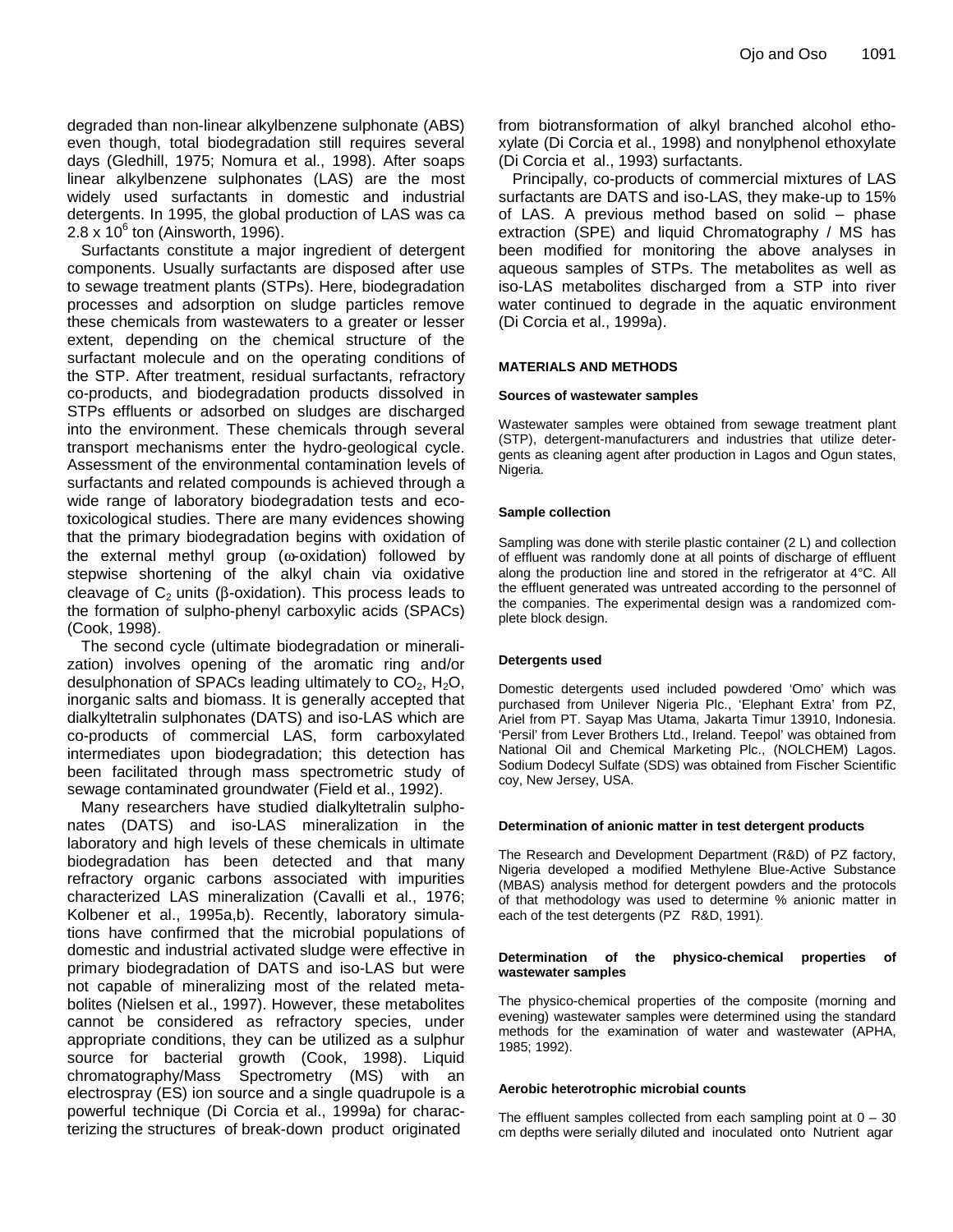plates in duplicates. The plates were then incubated at room temperature, (28  $\pm$  2°C) for 24 – 48 h after which colony counts were taken (Okpokwasili and Nwabuzor, 1988; Larson and Payne, 1981).

#### **Viable counts of detergent – utilizing microorganisms**

The number of bacterial detergent-utilizers in each of the effluent sample collected was determined by inoculating minimal salt agar medium supplemented with test detergent at 0.01% (w/v) with 0.1 ml of the serially diluted effluent sample using spread plate technique. The inoculations were done in duplicates. The control plates were not inoculated. Incubation was at  $28 \pm 2^{\circ}$ C for 48 - 72 h (Thysse and Wanders, 1972; Okpokwasili and Nwabuzor, 1988).

Bacterial isolates were characterized using standard and conventional methods. These tests were according to the methods of Gerhardt et al. (1981) and *Bergey's manual of systematic bacteriology* (1984). The fungal isolates were characterized using standard and conventional methods (Smith, 1981).

#### **Microbial growth in wastewater spiked with detergents**

Composite effluent sample (1 L) was dispensed into 2 L Erlenmeyer flask. A total of 16 flasks were filled with the composite effluent. The flasks were in duplicates. Then, 5 mg/L of test detergent was spiked into each wastewater flask with perforated plug for aeration. These were kept at ambient temperature ( $28 \pm 2^{\circ}$ C) for 30 days.

Samples were taken at Day 0, 5, 10, 20 and 30 from the Erlenmeyer flasks containing composite effluent samples spiked with 5 mg/L of detergent; this was to determine the pH, LAS concentration and total aerobic viable counts (Okpokwasili and Olisa, 1991).

#### **Determination of LAS concentration using the Methylene Blue-Active Substance (MBAS) method**

The method for determining the concentration of MBAS in the detergents was that adapted from *Standard Methods for the Examination of water and wastewater* (APHA, 1985; 1992). This involved the preparation of a series of ten separatory funnels for each of the test detergents. Each series of funnels contained different volumes, 0.5, 1.5, 2.5, 3.5, 4.5, 5.5, 6.5 7.5 and 10 ml of solutions of the test detergents each made up to 50 ml with deionized water such that with the exception of sodium dodecyl sulphate (SDS), the concentration of the detergents in the above solution were 0.51, 1.60, 2.60, 3.76, 4.95, 6.18, 7.50, 8.8 12.5 µg/ml respectively. In the case of SDS, dilutions were prepared such that the concentration of detergents in the resultant solution after making up to 50 ml with de-ionized water corresponded to 0.1, 0.31, 0.53, 0.75, 0.99, 1.24, 1.49, 1.77, 2.50 µg/ml respectively. The lower SDS concentration was because it contained more surfactant than the other detergents under test. The tenth funnel in each series contained no detergent and served as control since a total of eight detergents were under test and needed determination, each test detergent sample was diluted taking a series of ten different volumes, a total of eighty samples were analyzed for MBAS determination to generate standard curve prior to the ultimate biodegradation studies.

The solutions of detergents in each series of separatory funnels were made alkaline by adding 1 N NaOH using 1 drop of 1% phenolphthalein solution as indicator to obtain a change in colour from colorless to pink. Then, 1 N  $H<sub>2</sub>SO<sub>4</sub>$  was added in droplets to make the solution acidic thereby reverting the colour from pink to colorless. Thereafter, 5 ml of chloroform and 13 ml of methyleneblue reagent were added respectively to the funnel after which each funnel was shaken vigorously for 30 s for the contents to mix. The flasks were then kept still for 30 min for the phases to separate.

The chloroform layer was drawn off into a 100 ml Erlenmeyer flask. Extraction was performed three times employing 5 ml of chloroform each time. All extracts were pooled in the 100 ml Erlenmeyer flask. Extracts collected were later transferred back to the separatory funnel and 25 ml wash solution (6.7 mM Phosphate buffer, pH 7.1) was added to each funnel. The funnels were vigorously shaken for 30 s after which they were allowed 30 min to settle before the chloroform layer was drawn off through glass wool into 50 ml volumetric flasks. The chloroform extracts were finally shaken to ensure uniform mixing; Absorbance measurements of the extracts were done using Ultra Violet - visible Spectrophotometer (PHOTOMECH - 301 D<sup>+</sup> Model 100 - 20 U-V Spectrophotometer, OPTMA Co., Japan) set at 652 nm wavelength against blank chloroform. The concentration of the residual surfactant present in each test detergent in terms of methylene blue - active substance (MBAS) were then plotted against the time (Days) for the 30 day biodegradation period. The result obtained with the SDS served as the standard.

To determine the primary and ultimate biodegradation of test detergent samples using the *river die–away method*, 16 (2 L) Erlenmeyer flasks each holding 1000 ml of freshly collected 24 h composite effluent samples from both domestic and industrial sources, southwest Nigeria were obtained. The composite effluent samples in each flask were spiked with 5 mg/L test detergents coded as: AK17 (Klin), AK 27 (Omo), AK37 (Elephant), AK47 (Persil), AK57 (Ariel), AK77 (Teepol) respectively, while AK 67 (SDS) served as the standard containing 1.0 µg/ml of (SDS) detergent. The control flask was spiked with no detergent. The flasks were then left still under room temperature for 30 days.

One milliliter (1 ml) samples were drawn from each of the sixteen flasks and diluted with de-ionized water twenty times (x20) at day 0, 5, 10, 20 and 30 in order to determine the residual surfactant concentration in terms of MBAS for each test detergent (Larson and Payne, 1981; Okpokwasili and Olisa, 1991).

Ultimate biodegradation of the linear alkyl benzene sulphonates (LAS) the active matter in detergents was monitored using a Gas Chromatogram (GC). Samples from MBAS analyses on days 0, 5, 10, 20 and 30 were used. Calibration of the GC was done with Acenaphthelene, an aromatic compound. The Gas Chromatogram (SRI 8610 instrument, Model USA) was fed with samples by syringe injection. The residual surfactant–chloroform extracts were desulfonated by boiling in 5 ml concentrated phosphoric acid. The evolved volatile materials were trapped in 3 ml n-Hexane using soxhlet apparatus and a condenser heated electrically. The evolved volatile materials were brought to 25  $\lambda$  with n-Hexane; they were cooled for 30 min before they were decanted in glass bottles and then taken to the GC laboratory for analysis.

The content of the glass bottles were allowed to evaporate for 24 h, leaving behind concentrates (that is, LAS biodegradation residues). The volume of sample injected into GC was 1- to  $-2 \lambda$ , and this was in a split ratio  $10 - 1$  for the GC; SRI 8610 instrument, 200ft x 0.01 in. (60m x 0.25 mm) FID channel 1 packed capillary column, 3% OV – 17 carrier gas of Nitrogen at 30ml/min. Components:  $STD - Mix CPT$ , Temp. 80 $^0C$  (Sullivan and Swisher, 1969).

#### **Gas chromatographic analysis**

The gas chromatographic analyses for days 0, 10 and 20 were determined as reported by Sullivan and Swisher (1969). The GC (Perkins Elmer Auto–System Gas Chromatography, USA) analysis of the total hydrocarbon was carried out using a GC equipped with flame ionization detector (FID). A 30 m fused capillary column with internal diameter 0.25 mm and 0.25 m film thickness was used and the peak areas were analyzed with a *SRI Model 203 Peak Simple Chromatography Data System*. The column temperature was 60°C for 2 min to 300°C programmed at 12°C/min. Nitrogen was used as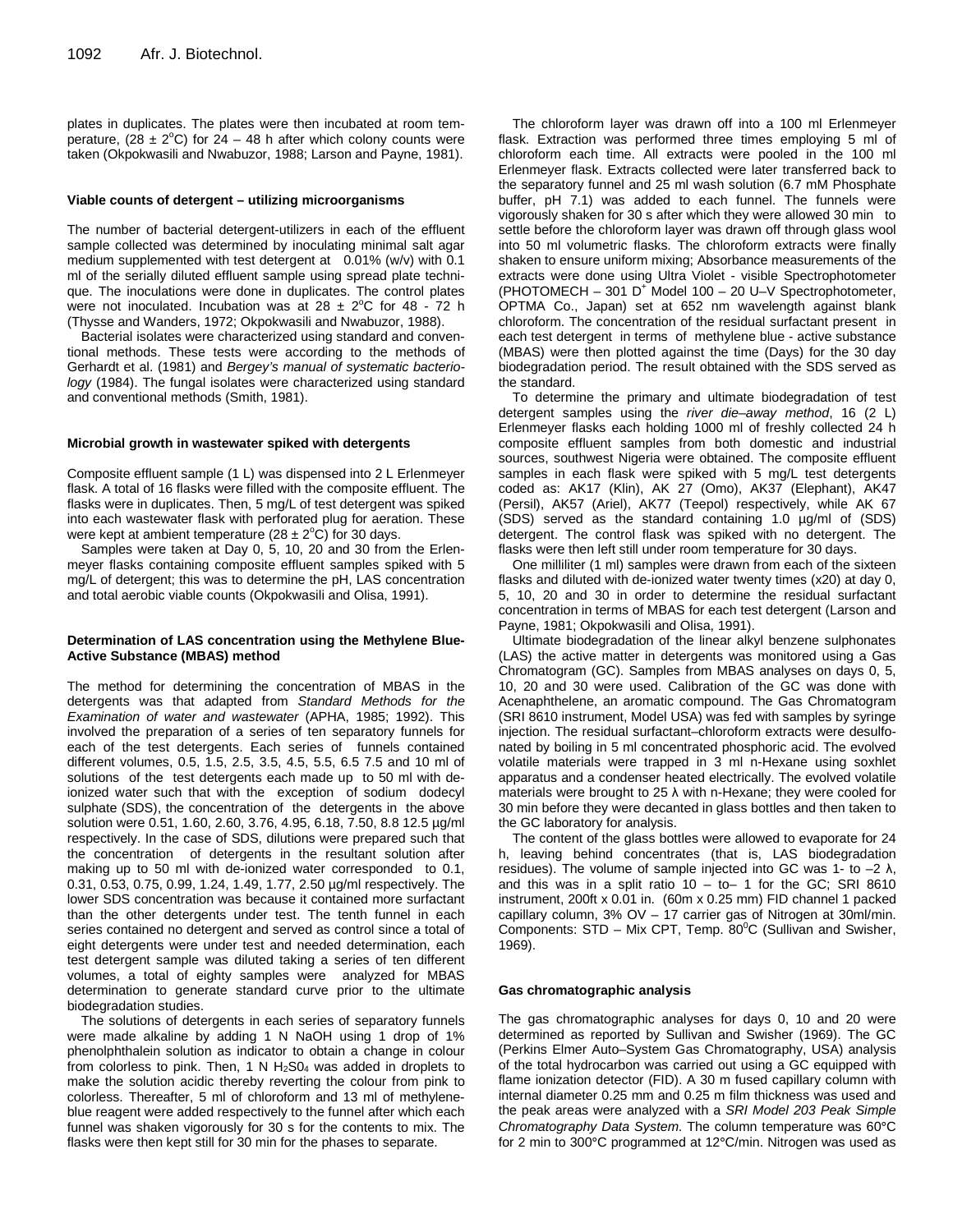

**Figure 1.** Determination of anion.

carrier gas at 37 psi. Hydrogen and air flow rates were 9 and 13 psi respectively. The injector port and detector temperatures were 250 and 320 $^{\circ}$ C respectively as well as  $1 - 2$  µl of sample was injected.

#### **Effect of detergent on the growth of four fungal isolates**

Four fungal detergent-degraders were transferred independently and aseptically from Sabouraud dextrose-detergent agar slant and inoculated onto sterile yeast-extract peptone dextrose (YEPD) medium supplemented with detergent at 0.01% (w/v). The quadruplicate test tubes containing the 100 ml of medium were incubated at room temperature for 5 days. These isolates were B<sub>1</sub> (Aspergillus *oryzae*) B2 (*Myceliophthora thermophila*), B<sub>3</sub> (*Geomyces sp.*), and B4 *(Alternaria alternata).* After 5 days of incubation, day 6, 7, 8 and 9 harvested mycelia's weight were determined intermittently after 24 h, by filtering the content of each set of test tubes using sterile filter paper while the mycelia were Oven-dried (LTE G150 Oven, UK) at  $85^{\circ}$ C for 24 h. Thereafter, the mycelia were cooled and weighed. This process was repeated for days 6, 7, 8 and 9. The control was YEPD-detergent medium without inoculants (Gerhardt et al., 1981).

#### **Detergent degradation by microbial isolates (microcosm experiment)**

The microbial detergent- utilizers obtained from *river die-away*  methods were tested in a laboratory simulated biodegradation study. Nutrient broth (1 L) supplemented with test detergent product (Elephant) at 0.1 mg/ml was dispensed into eight conical flasks (250 ml) prior to sterilization at 121°C for 15 min using the autoclave, such that each flask had 250 ml of nutrient-detergent broth. This was inoculated with five bacterial isolates and four fungal isolates in this pattern; X1 (fungal consortium), X2, X3, X4, X5, X6 (bacterial isolates) and X50 (microbial consortium) all duplicated. The control flasks were uninoculated. This experiment was monitored over a period of 30 days with samples taken on days 0, 10, 20, and 30 for microbial population count, pH measurement (Metrohm 780 pH Meter, UK) and *Absorbance readings at*  652 nm on U-V spectrophotometer (Heλlos Gamma & Delta Spectrophotometer Model 9423 UVG, Spectronic Unicam Ltd., Mercers Row, UK.) (Okpokwasili and Olisa, 1991).

### **RESULTS AND DISCUSSION**

The results of this study were predicated on the fact that microorganisms are ubiquitous. Hence, the detection of the microbial consortium involved in detergent degradation. The anionic matter (LAS) content of SDS (sodium dodecyl sulphate) was the highest of the seven detergent products used, while the least was found with Persil. The LAS concentration in both Persil and Teepol which are foreign products were relatively low compared with those of other detergent products analyzed (Figure 1). The microbial detergent-utilizers were characterized using standard and conventional methods (Table 1).

The physico-chemical properties of the composite wastewater used for this study showed that it was heavily polluted with organic matter, hence, the relatively high BOD value. Comparatively, the COD falls short of Federal Environmental Protection Agency (FEPA), European Union (EU) and World Health Organization (WHO) standards (Table 2). This might be the reason for the slow rate of mineralization of xenobiotic compounds in this ecosystem. The  $NO_3 - N$ ,  $SO_4^2$ ,  $PO_4^3$ ,  $NH_4 - N$ and total hydrocarbon (THC) content of the composite wastewater used exceeds the WHO and EU limits which is suggestive of high organic chemical pollution and this is the reason for the longer time required for mineralization to be effected, since high concentration of N and P may be toxic to microorganisms. Although, the dissolv-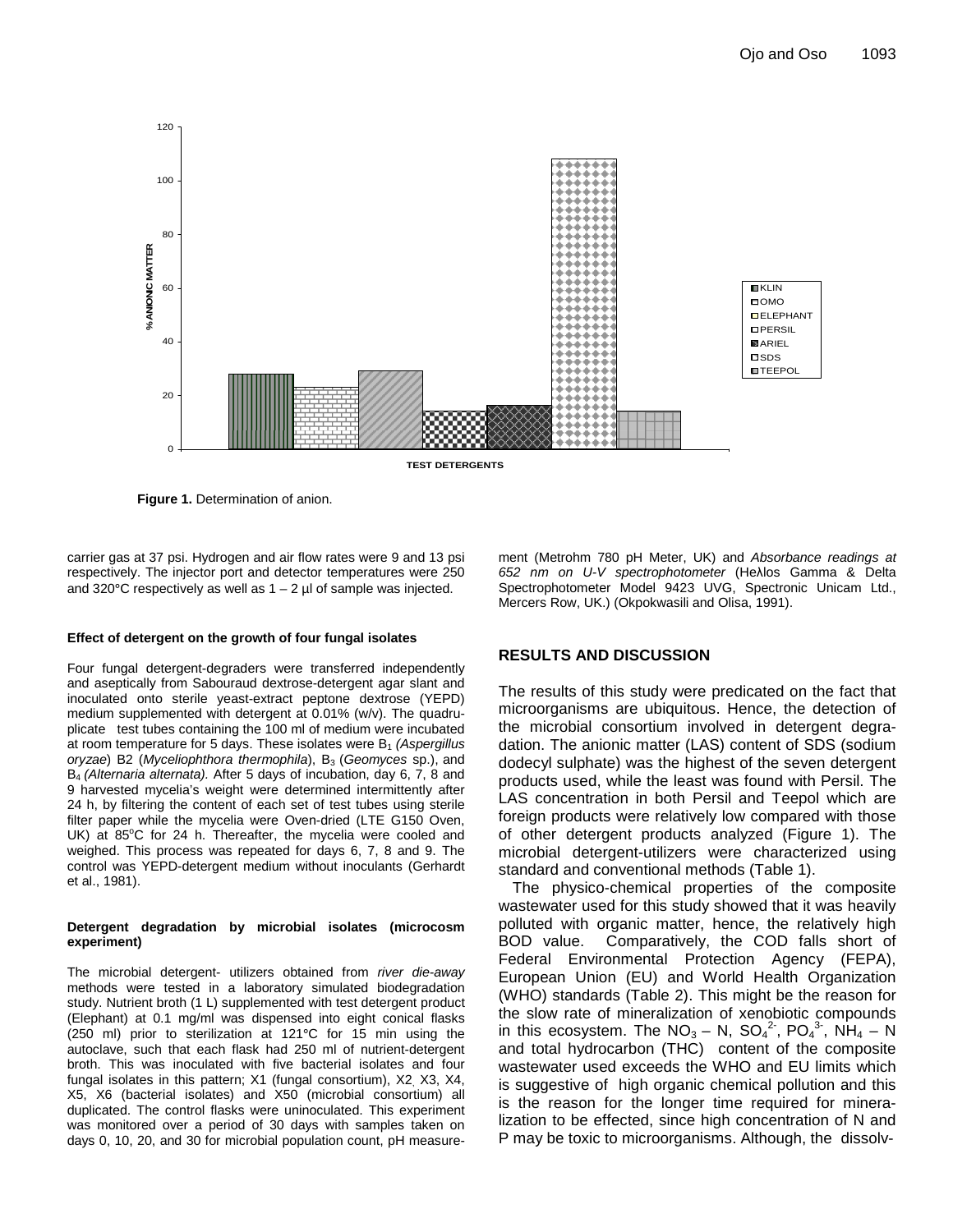| code<br>Isolate | reaction<br>Gram         | morphology<br>Cellular | Catalase  | <b>Oxidase</b>           | test<br>Indole           | test<br>Motility         | MR        | $\tilde{\mathbf{z}}$     | utilization<br>Citrate   | activity<br><b>Urease</b> | hydrolusis<br><b>Starch</b> | Gelatin hydrolysis       | on MacConkey<br>Growth   | NO <sub>3</sub> reduction | test<br>Coagulase        | test<br>Spore            | Glucose   | <b>Xylose</b> | actose         | <b>Suscrose</b>          | Aratinose                | Galactose                | Maltose                  | Mannitol  | Sulicin                  | Raffimose                | identity<br>Probable |
|-----------------|--------------------------|------------------------|-----------|--------------------------|--------------------------|--------------------------|-----------|--------------------------|--------------------------|---------------------------|-----------------------------|--------------------------|--------------------------|---------------------------|--------------------------|--------------------------|-----------|---------------|----------------|--------------------------|--------------------------|--------------------------|--------------------------|-----------|--------------------------|--------------------------|----------------------|
| $X^1$           | $+$                      | O                      | $+$       | $\overline{\phantom{a}}$ | $\blacksquare$           |                          | $\ddot{}$ |                          | ٠                        | $\overline{\phantom{a}}$  | $\overline{\phantom{a}}$    | $\overline{\phantom{a}}$ | $\overline{\phantom{a}}$ | $\overline{\phantom{a}}$  | $\overline{\phantom{a}}$ | $\overline{\phantom{a}}$ | $\pm$     | $\ddot{}$     | +              | $+$                      | $\overline{\phantom{a}}$ | $\overline{\phantom{a}}$ | $\overline{\phantom{a}}$ | +         | $\overline{\phantom{a}}$ | $\overline{\phantom{a}}$ | E. majodoratus       |
| $X_2$           | $\overline{\phantom{a}}$ | R                      | +         |                          | $\overline{\phantom{0}}$ | $\overline{\phantom{0}}$ | +         | ٠                        | $\ddot{}$                | $\ddot{}$                 | $\ddot{}$                   | $\ddot{}$                | +                        | $\overline{\phantom{a}}$  |                          | $\overline{\phantom{a}}$ | $\ddot{}$ | $\ddot{}$     | +              | +                        | $\ddot{}$                | ۰                        |                          | +         | $\ddot{}$                | $\ddot{}$                | K. liquefasciens     |
| $X_3$           | $\overline{\phantom{a}}$ | R                      | $\ddot{}$ | $\overline{\phantom{a}}$ | $\blacksquare$           | $\div$                   |           | $+$                      | $\ddot{}$                | $\ddot{}$                 | $\ddot{}$                   | $\ddot{}$                | ÷                        | $\overline{\phantom{a}}$  | $\overline{\phantom{a}}$ | $\overline{\phantom{a}}$ | $\ddot{}$ | $\ddot{}$     | $\ddot{}$      | $\ddot{}$                | $\ddot{}$                | $\overline{\phantom{a}}$ | $\overline{\phantom{a}}$ | $\ddot{}$ | $\ddot{}$                | $\overline{\phantom{a}}$ | E. liquefasciens     |
| $X_4$           | $\sim$                   | R                      | $\ddot{}$ | $\overline{\phantom{a}}$ | $\blacksquare$           | ٠                        | $\ddot{}$ | $\overline{\phantom{a}}$ | $\blacksquare$           | $\ddot{}$                 | $\ddot{}$                   | $\ddot{}$                | +                        | $\overline{\phantom{a}}$  | $\overline{\phantom{a}}$ | $\overline{\phantom{a}}$ | $\ddot{}$ | $\ddot{}$     | +              | $\ddot{}$                | $+$                      | ۰                        |                          | $\pm$     | $\overline{\phantom{a}}$ | $\ddot{}$                | K. aerogenes         |
| $X_5$           | $\sim$                   | R                      | +         |                          | $\ddot{}$                | ٠                        |           |                          | $\overline{\phantom{0}}$ | $\overline{\phantom{a}}$  | $\overline{\phantom{0}}$    | $\overline{\phantom{a}}$ | +                        | +                         | $\overline{\phantom{a}}$ | $\overline{\phantom{a}}$ | $\ddot{}$ | $\ddot{}$     | +              | $\ddot{}$                | $\ddot{}$                | ۰                        | $\ddot{}$                | +         | $\overline{\phantom{a}}$ | $\overline{\phantom{a}}$ | E. coli              |
| $X_6$           | $\sim$                   | R                      | $+$       | $\overline{\phantom{a}}$ | $\blacksquare$           | $\ddot{}$                |           | $+$                      | $\blacksquare$           | $\overline{\phantom{a}}$  | $\overline{\phantom{a}}$    | $\overline{\phantom{a}}$ | $\ddot{}$                | $\ddot{}$                 | $\overline{\phantom{a}}$ | $\blacksquare$           | $\ddot{}$ | $\ddot{}$     | $\blacksquare$ | $\ddot{}$                | $\ddot{}$                | $\overline{\phantom{a}}$ | $\ddot{}$                | $\ddot{}$ | $\overline{\phantom{a}}$ | $\overline{\phantom{a}}$ | E. agglomerans       |
| A               | $\ddot{}$                | С                      | +         | $\ddot{}$                | $\blacksquare$           |                          |           | $\ddot{}$                | $\overline{\phantom{0}}$ | $\overline{\phantom{a}}$  |                             |                          |                          |                           |                          |                          | +         |               | $\ddot{}$      | $\ddot{}$                | $\ddot{}$                |                          | $\ddot{}$                |           | $\overline{\phantom{a}}$ |                          | S. albus             |
| B               | $\sim$                   | R                      | $\ddot{}$ | $\overline{\phantom{a}}$ | $\blacksquare$           | $\ddot{}$                |           | $\ddot{}$                | $\overline{\phantom{0}}$ | $\overline{\phantom{a}}$  | $\overline{\phantom{0}}$    | $\overline{\phantom{a}}$ | +                        | $\ddot{}$                 | ٠                        | $\overline{\phantom{0}}$ | +         | +             |                | $\ddot{}$                | $\ddot{}$                |                          | $\ddot{}$                | $\ddot{}$ | $\overline{\phantom{0}}$ | $\overline{\phantom{a}}$ | E. agglomerans       |
| C               | $\sim$                   | R                      | $\ddot{}$ | $\overline{\phantom{a}}$ | $\overline{\phantom{0}}$ | ٠                        |           |                          | $\overline{\phantom{0}}$ | $\overline{\phantom{a}}$  | $\overline{\phantom{a}}$    | $\pm$                    | +                        | $\ddot{}$                 | $\overline{\phantom{a}}$ | ٠                        | $\ddot{}$ | $\ddot{}$     |                | $\ddot{}$                | $\overline{\phantom{a}}$ | ۰                        | $\ddot{}$                | +         | $\overline{\phantom{a}}$ | $\overline{\phantom{a}}$ | Proteus sp.          |
| $X_{55}$        | $\sim$                   | R                      | $\ddot{}$ | $\overline{\phantom{a}}$ | $\pm$                    | $\overline{\phantom{a}}$ | ٠         | $\ddot{}$                | $\ddot{}$                | $\ddot{}$                 | ۰                           | $\overline{\phantom{a}}$ | +                        | $\ddot{}$                 | $\overline{\phantom{a}}$ | $\blacksquare$           | $\ddot{}$ | $\ddot{}$     | $\ddot{}$      | $\ddot{}$                | $+$                      | $\ddot{}$                | $\ddot{}$                | +         | $\ddot{}$                | $\ddot{}$                | K. oxytoca           |
| U               | $\ddot{}$                | R                      | +         |                          | ٠                        |                          |           |                          | $\overline{\phantom{0}}$ | $\overline{\phantom{a}}$  | $\overline{\phantom{0}}$    | $\ddot{}$                |                          |                           |                          | $\overline{\phantom{0}}$ | +         |               |                | $\overline{\phantom{0}}$ | $\overline{\phantom{a}}$ | $\overline{\phantom{0}}$ | ٠                        |           | ۰                        |                          | Brevibacterium sp.   |
| X <sub>8</sub>  |                          | R                      | $\ddot{}$ | $\ddot{}$                |                          | $\ddot{}$                | $\ddot{}$ | ٠                        | $\ddot{}$                | $\overline{\phantom{a}}$  | ٠                           | $\ddot{}$                |                          |                           |                          | $\overline{\phantom{a}}$ | $\ddot{}$ | $\ddot{}$     |                | $\overline{\phantom{a}}$ | $\overline{\phantom{a}}$ | +                        |                          |           |                          |                          | P. aeruginosa        |

**Table 1.** Micromorphology and biochemical characterization of bacterial detergent–degraders.

 $R = R$ ods, O = oval, C = cocci,  $+$  = positive, and  $-$  = negative.

ed  $O<sub>2</sub>$  was relatively adequate, it was due to presence of aerators in the Agbara STP. This is suggestive of the fact that optimal presence of a single physico-chemical factor does not determine the rate of mineralization of xenobiotics in the environment. In temperate climate, mineralization of synthetic detergent products in wastewater has been achieved under 25 days (WWI, 2005, 2004), whereas under tropical climatic conditions this study showed that for some of the commercial detergents it would take more than 30 days for some of them to be mineralized by microorganisms which might be due to absence of optimal physico–chemical conditions in wastewater and the archaic technology being used in sub-Sahara African countries STP.

Compliance with EU regulations on discharged effluent (WWl, 2005) is yet to be met by any country in sub-Saharan Africa due to problem of system design as regards STPs and heavy discharge of synthetic organic materials in both domestic and industrial sewers.

Centralized wastewater treatment plants can achieve total nitrogen concentrations of 3 mg/L for discharged effluent from STP which is the currently set limit of technology in the United State of America as at 2004 (US EPA, 2000), under natural conditions or during treatment processes,

the degradation of pollutants is controlled often by a variety of physical and chemical parameters such as temperature, pH and availability of the substrate, and not by the presence or absence of the appropriate population of microorganisms. The presence of optimal physical and chemical conditions will allow eventual evolution and growth of the best-adapted microbial population (WWI, 2005, 2004). This fact was corroborated when similar strains of detergent-degraders from Central Medical Laboratory, Nigeria were subjected to detergent degradation under similar physicochemical conditions and they were able to utilize the detergent but for longer acclimatization time.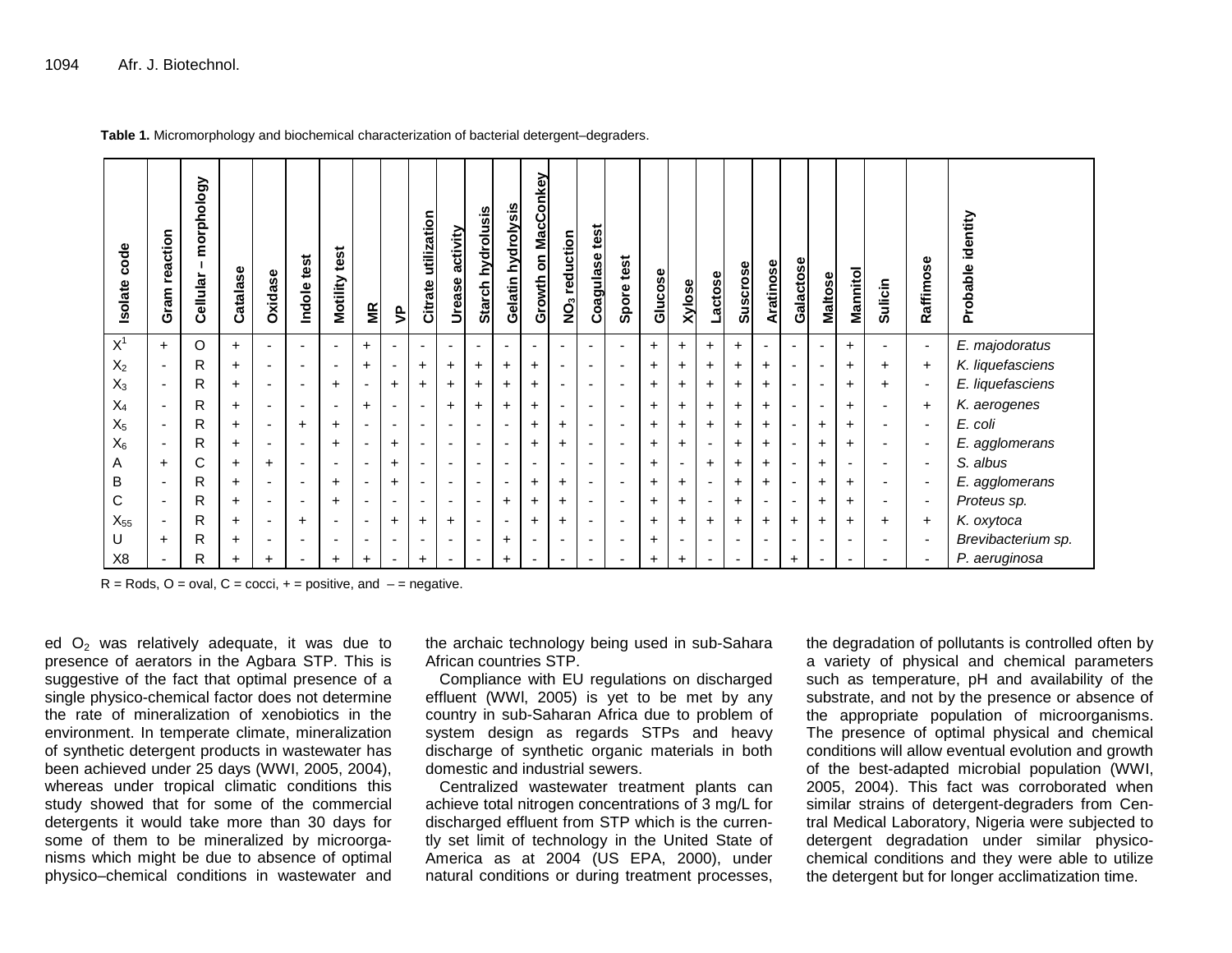| <b>Parameter</b>                   | <b>Morning</b>   | <b>Evening</b>         | <b>FEPA/WHO standards</b> | <b>EU standards</b> |
|------------------------------------|------------------|------------------------|---------------------------|---------------------|
| General appearance                 | Cloudy foaming   | Foaming                | <b>NS</b>                 | <b>NS</b>           |
| Colour                             | <b>Blue</b>      | Light green            | <b>NS</b>                 | <b>NS</b>           |
| Odour                              | Soapy smell      | Soapy smell            | <b>NS</b>                 | <b>NS</b>           |
| $pH(H_20)$                         | 10.54            | 11.08                  | $6 - 9$                   | $7.5 - 8.5$         |
| Conductivity $@$ 25 <sup>°</sup> C | 204 $Usm^{-1}$   | $185 \text{ Usm}^{-1}$ | <b>NS</b>                 | 340                 |
| Temperature                        | $34.3^{\circ}$ C | $33.9^{\circ}$ C       | $40^0$ C                  | $20 - 25^0C$        |
| PO <sub>4</sub> <sup>3</sup>       | 99.9 mg/L        | 90.3 mg/L              | $5$ mg/L                  | $10 - 25$ mg/L      |
| SO <sub>4</sub> <sup>2</sup>       | 92.7 mg/L        | 88.6 mg/L              | 500 mg/L                  | <b>NS</b>           |
| $NO3-1$                            | 26.29 mg/L       | 22.86 mg/L             | 20 mg/L                   | $20 \text{ mg/L}$   |
| Total suspended solid (TSS)        | 170 mg/L         | 200 mg/L               | 30 mg/L                   | 35 mg/L             |
| <b>COD</b>                         | 57.51 mg/L       | 52.01 mg/L             | 200 mg/L                  | $<$ 125 mg/L        |
| Specific gravity                   | 1.009            | 1.022                  | <b>NS</b>                 | <b>NS</b>           |
| $NH_4-N$                           | 193.5 mg/L       | 178.7 mg/L             | NS.                       | 15 $mg/L$           |
| $CI^{-1}$                          | 36.18 mg/L       | 37.95 mg/L             | 600 mg/L                  | 600 mg/L            |
| Dissolved oxygen (DO)              | 9.05 mg/L        | $9.45$ mg/L            | $>2$ mg/L                 | 2 mg/L              |
| <b>BOD</b>                         | 38.08 mg/L       | 34.41 mg/L             | $30 \text{ mg/L}$         | $<$ 25 mg/L         |
| Total hydrocarbon (THC)            | 15.0 mg/L        | 13.6 mg/L              | 10 $mg/L$                 | $<$ 10 mg/L         |
| DO <sub>5</sub>                    | 36.04 mg/L       | 32.67 mg/L             | $>2$ mg/L                 | <b>NS</b>           |
| Total dissolved solid (TDS)        | NS.              | <b>NS</b>              | <b>NS</b>                 | <b>NS</b>           |

**Table 2.** Mean physico-chemical properties of composite wastewater

NS = Not Specified

(Source: FEPA, 1991; Degremont, 1991; WWI, 2005).

The mean aerobic heterotrophic bacterial count from effluent was 42.9 x 10 $^6$  cfu/ml, while the mean aerobic heterotrophic fungal population count was  $4.5x10^6$  cfu/ml. The total viable count (TVC) for Detergent–utilizing bacterial population was 209.4  $\times$  10<sup>5</sup> cfu/ml. These were determined with composite wastewater samples from all the sampling points including the Agbara STP. Acclimatization of this microbial population to detergent components enhances the biodegradation efficiency of the microorganisms. Although, bacterial population was more than fungal detergent-degrader population in tropical wastewater, this agrees with the previous findings of researchers like Okpokwasili and Olisa, (1991); Amund et al. (1997). The adaptability of native microbial population in wastewater to detergent component would be the reason for their success at mineralizing LAS component in effluent where the physico-chemical properties of the wastewater ecosystem were supportive of the survival of these microorganisms (Spain and van Veld, 1983).

Alkaline pH range as well as mesophilic temperature range was observed to favor the acclimatization process for the native detergent–utilizing microbial population as soon as the optimum conditions became prevalent within the wastewater ecosystem (Figure 2). These physicochemical factors were particularly important for the survival of detergent–utilizing microbial consortium in the wastewater. These findings in connection with the pH and temperature range corroborated the findings of Okpokwasili and Olisa (1991). Responding to changes in

the environment is a fundamental property of a living cell and chemo taxis is the best studied bacterial behavioral response that navigates the bacteria to niches that are optimum for their growth and survival (Bren and Eisenbach, 2000). Bacterial chemo taxis (Bacterial heterotrophic population) was in this order KLIN > PERSIL > OMO > ELEPHANT > ARIEL > SDS and least with TEEPOL, while PERSIL attracted the highest fungal heterotrophic population (Figures 3 and 4). TEEPOL attracted the least fungal heterotrophic population from the field experiment while SDS has the highest anionic matter (LAS) content of all the test detergent products and it's the most easily mineralized because of its chemical structure (Figure 3). This corroborated the submission of Willets (1973a). SDS is being used as the standard in this study. In the course of the field study, the composite wastewater was spiked with each of the different test detergents, the chemical changes were monitored via the pH changes. At Day 0, pH changes was in this order KLIN>ARIEL >OMO >ELEPHANT >TEEPOL >PERSIL > SDS while at Day 30, OMO had the highest value with ELEPHANT having the least value (Figure 2) whereas during the microcosm study the pH range was adjusted by microbial metabolism to the range 6.9 – 8.8 (Figure 6). Thus, alkaline pH range supported the microbial consortium that mineralizes synthetic detergents. This explains the absence and reducing population of some detergent–utilizing fungal species after day 10 during the laboratory simulated biodegradation of test detergents (Figures 5 and 7), the pH shifted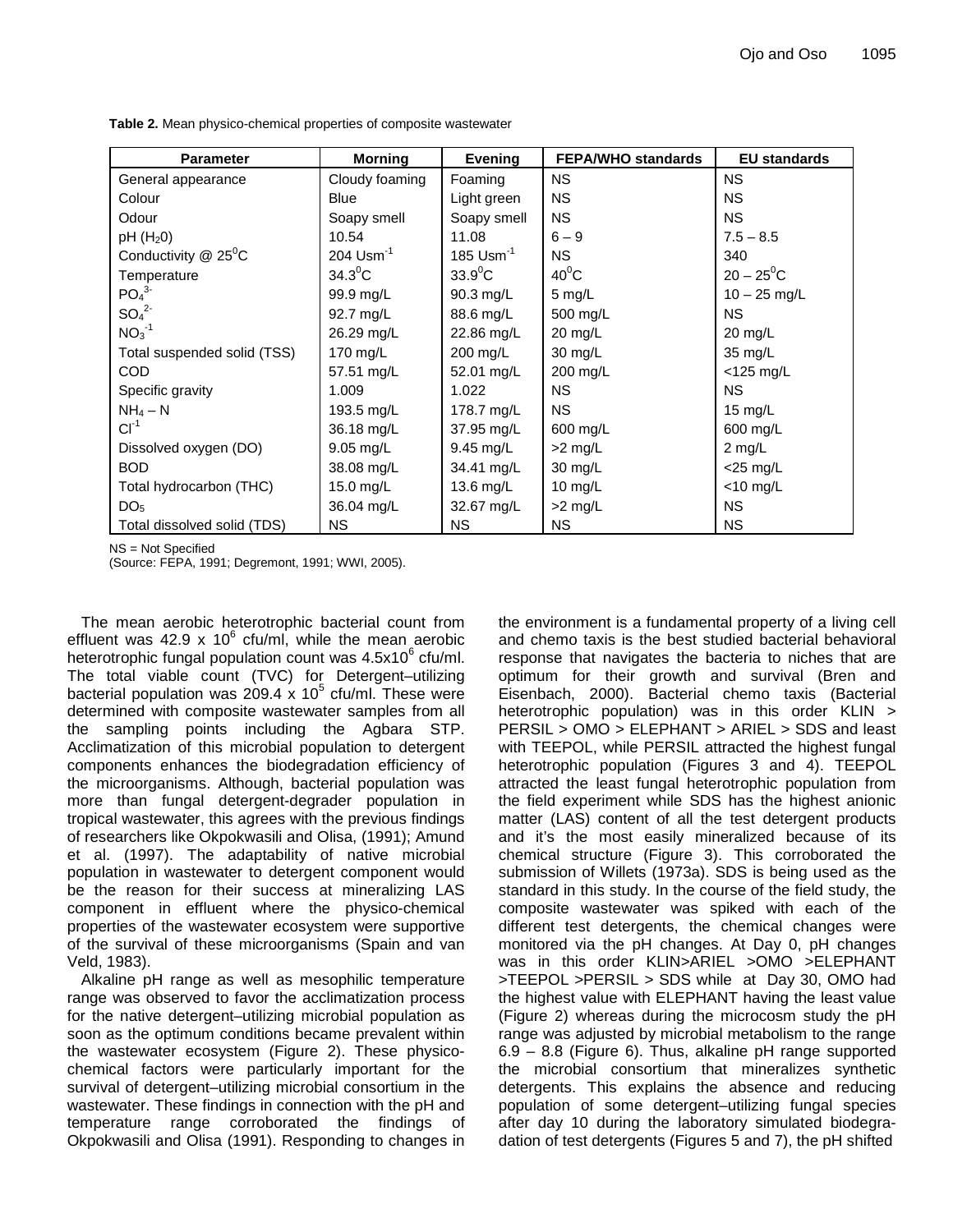

**Figure 2.** pH readings of primary biodegradation from field experiment (shake-flask).



**Figure 3.** Biodegradation residues from (shake flask) field experiment.

to the alkaline range as a result of generation of alkaline intermediates which accounted for the initial pH increases. Although, the pH falls as the number of days increased further probably as a result of production of some acidic metabolites  $(SO<sub>4</sub><sup>2</sup>)$ , this has been reported by other researchers (Hales et al*.*, 1986; Okpokwasili and

Olisa, 1991). Macro nutrients such as P and S are fundamentally essential in microbial cell physiology and biochemistry, being a part of such important biomolecules as phospholipids, nucleic acids, proteins as well as nucleotides, cofactors involved in energy transport and catalysis of many cell processes (Hales et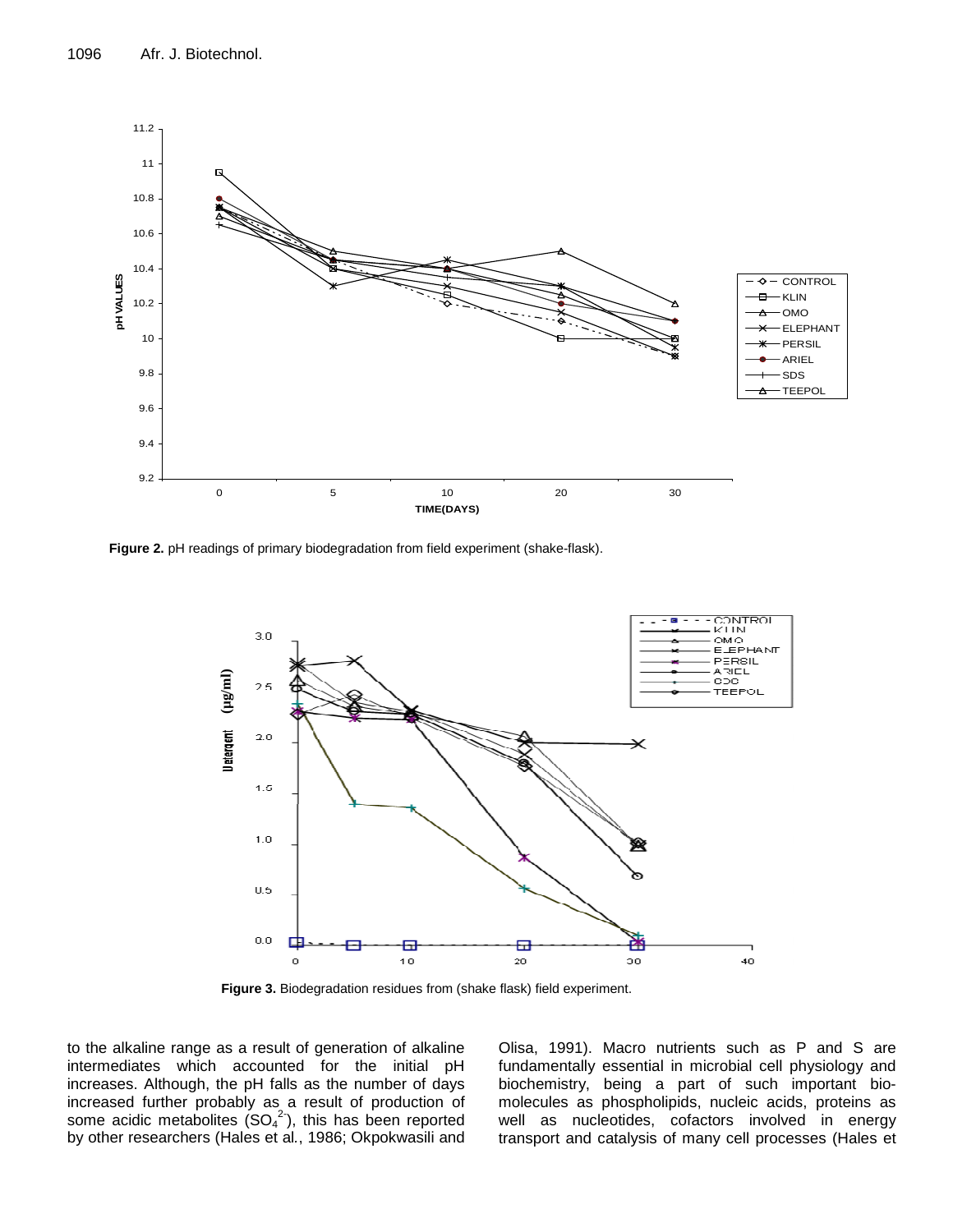

**Figure 4.** Mean aerobic bacterial detergent-degrader count (shake-flask experiment).



**Figure 5.** Mean fungal detergent-degrader count (shake-flask experiment).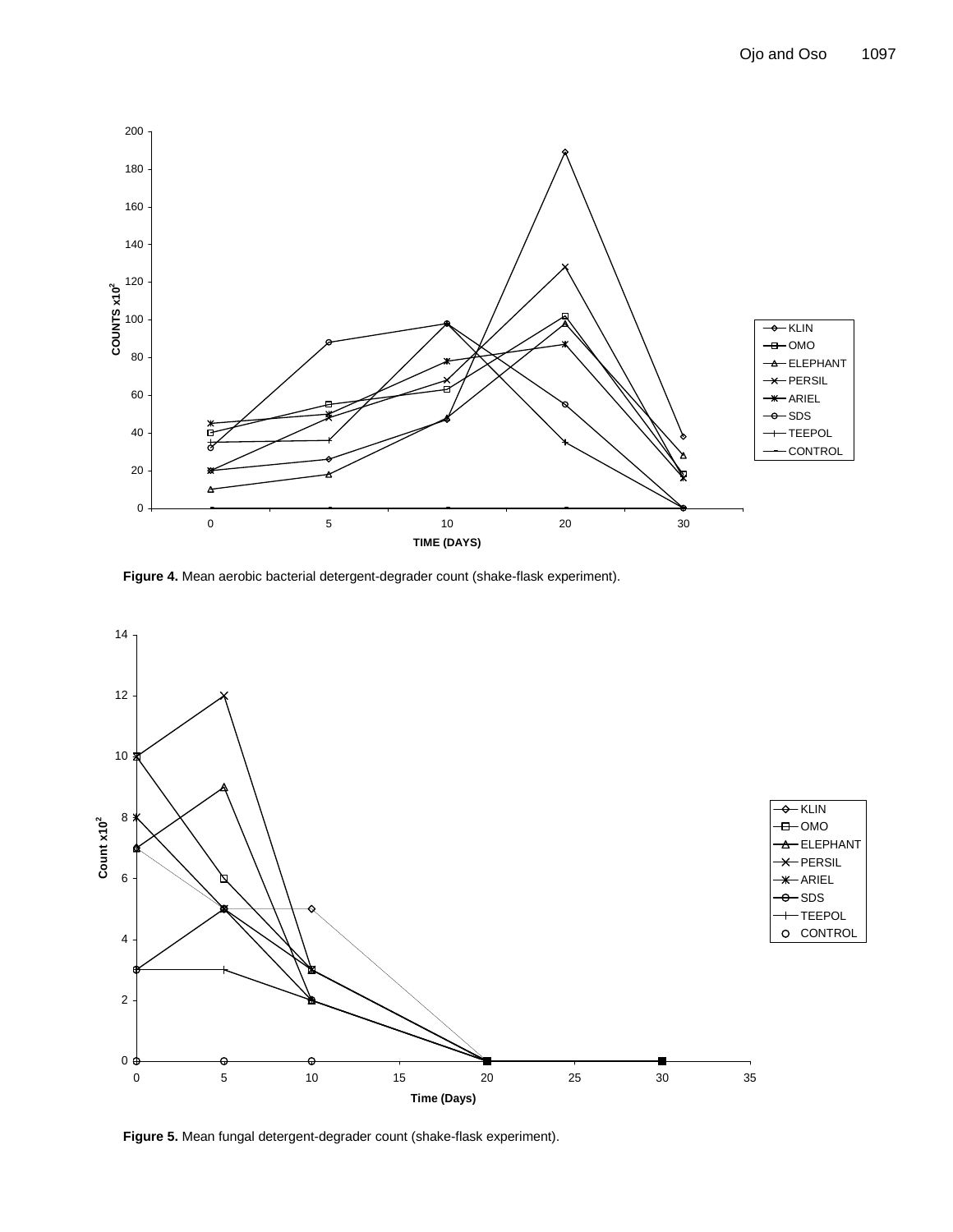

**Figure 6.** Mean pH readings of biodegradation of test detergents (Microcosm experiment).



**Figure 7.** Mean fungal detergent-degrader count (microcosm experiment).

al., 1999). Thus, the overall increase in microbial numbers in the 30-day biodegradation period may be attributed to the availability of carbon source and sulphate in the detergent product for energy and growth (Figures 7 and 8) (Kertesz et al*.,* 1994; Zurrer et al., 1987). The microbial culture media lacks C and sufficient  $SO_4^2$  sources. Hence, commercial detergent products

with relatively high  $SO_4^2$  concentrations exhibit rapid degradation because this enhances both biomass accumulation and increase in cell number of the detergentdegraders (Konopka et al., 1996). This supports the observations of Higgins and Burns (1975) who stated that the relationship between surfactants and microbes is complex and involves factors other than biodegradation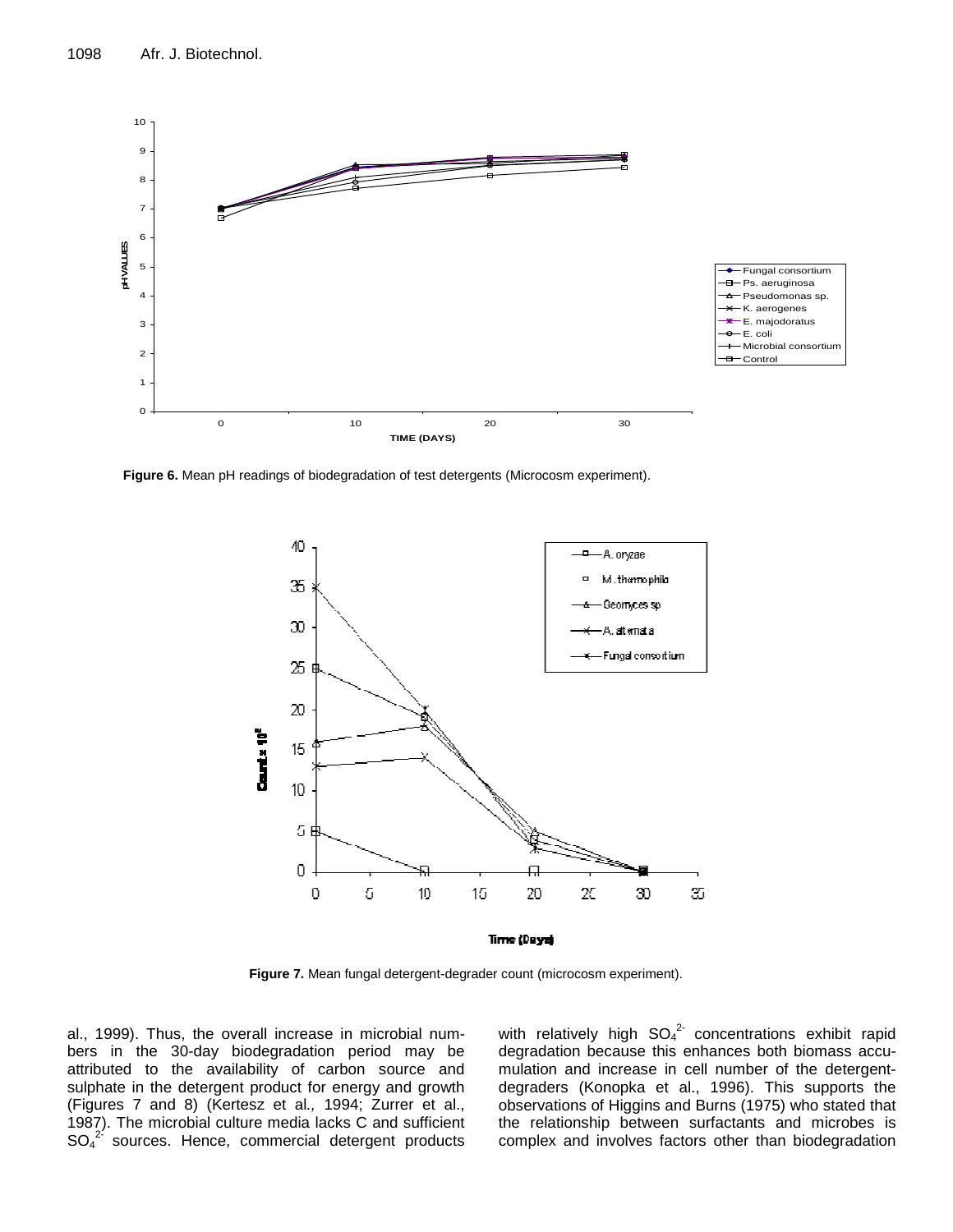

Figure 8. Bacterial colony count (microcosm experiment).



**Figure 9.** Biodegradation residues (microcosm experiment).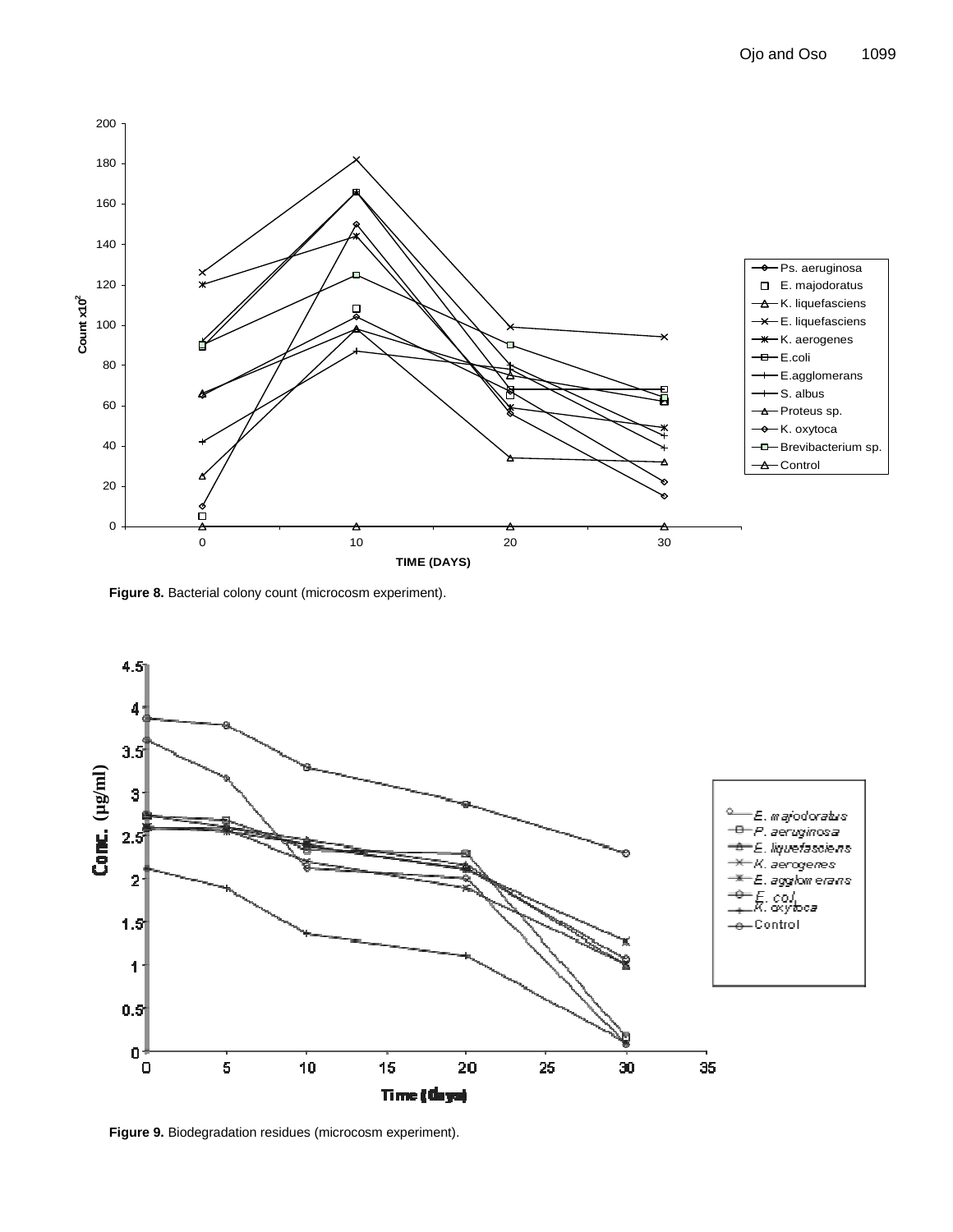Temperature program:



**Figure 10.** GC profile of detergent residues (shake flask experiment). Control: no detergent.

and that under appropriate conditions, surfactants can act as bactericides and bacteriostats. However, the ability of a surfactant to be bactericidal depends largely on the microbial species, size of the hydrophobic portion of the surfactant molecule, purity of the water sample in terms of organic matter such as sewage and the presence of divalent metal ions (Higgins and Burns, 1975).

The microbial isolates from the shake-flask experiment capable of utilizing the test detergents as C and energy sources were *Enterococcus majodoratus*, *Klebsiella liquefasciens*, *Enterobacter liquefasciens*, *Klebsiella aerogenes*, *Escherichia coli*, *Enterobacter agglomerans*,

*Staphylococcus albus*, *Pseudomonas aeruginosa*, *Proteus* sp, *Klebsiella oxytoca*, *Brevibacterium* sp., *Myceliophthora thermophila*, *Geomyces* sp, *Alternaria alternata*, *Verticillium alboatrum*, *Aspergillus flavus*, *Trichoderma* sp, and *Aspergillus oryzae.*

Some of these isolates have been reported as capable of utilizing pure anionic surfactant molecule (Gledhill, 1974; Sigoillot and Nguyen, 1992; Schleheck et al., 2004) and surfactant components of detergents (Okpokwasili and Nwabuzor, 1988; Amund et al*.*, 1997; Kertesz et al., 1994).

When the test synthetic detergents were subjected to

Sample: Control Day 0 Comments: ALIPHATICS HYDROCARBON PROFILE FOR SAMPLE : Control Day 0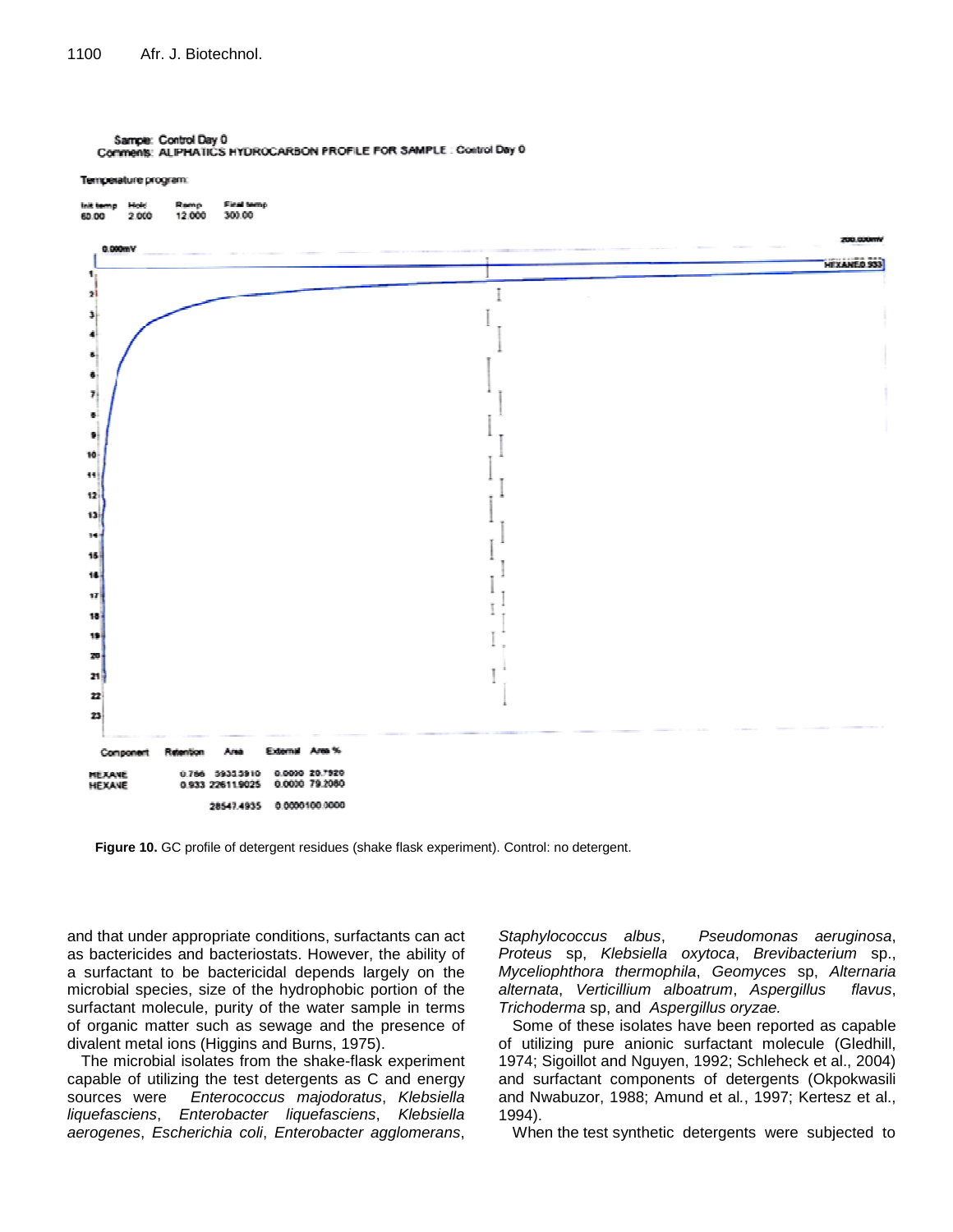Sample: AK67 Day 0 Comments: ALIPHATICS HYDROCARBON PROFILE FOR SAMPLE: AK67 Day 0

#### Temperature program:

| 0.000mV<br>400.000ml<br><b>HEXANER \$30</b><br>De CS/1.966<br><b>39 C10/3.383</b><br>C11/4466<br>C11N.750<br><b>C12/6.616</b><br>C12/6.300<br>C148.460<br>Cismons<br>C16/10.633<br>C17/11.633<br>C 98/12, 600<br>C1913.566<br>C2014.483<br>Retention<br>Area<br>External Area %<br>5366.1485<br>0.733<br>0.0000 15.1356<br>HEXANE<br>0.933 15692.1460<br>0.0000 44.2609<br>1,966<br>3078.3500<br>0.0000 8.6827<br>3.383<br>4054.6230<br>0.0000 11.4364<br>4.466<br>3044.4885<br>0.0000 8.5872<br>4.750<br>1105.8780<br>0.0000 3.1192<br>5.616<br>277.4600<br>0.0000<br>0.7027<br>6.300<br>1120.3270<br>$0.0000 - 3.1600$<br>8.133<br>155.5335<br>0.0000 0.4387<br>8.450<br>308.9290<br>0.0000 0.8714<br>9.233<br>132.7250<br>0.0000 0.3744<br>9.516<br>334.2895<br>0.0000 0.9429<br>10.633<br>257.7525<br>0.0000 0.7270<br>11,633<br>250.2370<br>0.0000<br>0.7058<br>12,600<br>148.2380<br>0.0000<br>0.4181<br>13,566<br>84.0630<br>0.0000<br>0.2371<br>14.483<br>42.5150<br>0.0000 0.1199 | linit temp Hold<br>Ramp<br>Final temp<br>60.00<br>2.000<br>12.000<br>300.00 |  |
|--------------------------------------------------------------------------------------------------------------------------------------------------------------------------------------------------------------------------------------------------------------------------------------------------------------------------------------------------------------------------------------------------------------------------------------------------------------------------------------------------------------------------------------------------------------------------------------------------------------------------------------------------------------------------------------------------------------------------------------------------------------------------------------------------------------------------------------------------------------------------------------------------------------------------------------------------------------------------------------------|-----------------------------------------------------------------------------|--|
|                                                                                                                                                                                                                                                                                                                                                                                                                                                                                                                                                                                                                                                                                                                                                                                                                                                                                                                                                                                            |                                                                             |  |
|                                                                                                                                                                                                                                                                                                                                                                                                                                                                                                                                                                                                                                                                                                                                                                                                                                                                                                                                                                                            |                                                                             |  |
|                                                                                                                                                                                                                                                                                                                                                                                                                                                                                                                                                                                                                                                                                                                                                                                                                                                                                                                                                                                            |                                                                             |  |
|                                                                                                                                                                                                                                                                                                                                                                                                                                                                                                                                                                                                                                                                                                                                                                                                                                                                                                                                                                                            |                                                                             |  |
|                                                                                                                                                                                                                                                                                                                                                                                                                                                                                                                                                                                                                                                                                                                                                                                                                                                                                                                                                                                            |                                                                             |  |
|                                                                                                                                                                                                                                                                                                                                                                                                                                                                                                                                                                                                                                                                                                                                                                                                                                                                                                                                                                                            |                                                                             |  |
|                                                                                                                                                                                                                                                                                                                                                                                                                                                                                                                                                                                                                                                                                                                                                                                                                                                                                                                                                                                            | 爆                                                                           |  |
|                                                                                                                                                                                                                                                                                                                                                                                                                                                                                                                                                                                                                                                                                                                                                                                                                                                                                                                                                                                            | 囐                                                                           |  |
|                                                                                                                                                                                                                                                                                                                                                                                                                                                                                                                                                                                                                                                                                                                                                                                                                                                                                                                                                                                            | 7                                                                           |  |
|                                                                                                                                                                                                                                                                                                                                                                                                                                                                                                                                                                                                                                                                                                                                                                                                                                                                                                                                                                                            | ٠                                                                           |  |
|                                                                                                                                                                                                                                                                                                                                                                                                                                                                                                                                                                                                                                                                                                                                                                                                                                                                                                                                                                                            | ğ.                                                                          |  |
|                                                                                                                                                                                                                                                                                                                                                                                                                                                                                                                                                                                                                                                                                                                                                                                                                                                                                                                                                                                            | 10                                                                          |  |
|                                                                                                                                                                                                                                                                                                                                                                                                                                                                                                                                                                                                                                                                                                                                                                                                                                                                                                                                                                                            | 11.                                                                         |  |
|                                                                                                                                                                                                                                                                                                                                                                                                                                                                                                                                                                                                                                                                                                                                                                                                                                                                                                                                                                                            |                                                                             |  |
|                                                                                                                                                                                                                                                                                                                                                                                                                                                                                                                                                                                                                                                                                                                                                                                                                                                                                                                                                                                            | 12                                                                          |  |
|                                                                                                                                                                                                                                                                                                                                                                                                                                                                                                                                                                                                                                                                                                                                                                                                                                                                                                                                                                                            | 13                                                                          |  |
|                                                                                                                                                                                                                                                                                                                                                                                                                                                                                                                                                                                                                                                                                                                                                                                                                                                                                                                                                                                            | 14                                                                          |  |
|                                                                                                                                                                                                                                                                                                                                                                                                                                                                                                                                                                                                                                                                                                                                                                                                                                                                                                                                                                                            | 18                                                                          |  |
|                                                                                                                                                                                                                                                                                                                                                                                                                                                                                                                                                                                                                                                                                                                                                                                                                                                                                                                                                                                            | 16                                                                          |  |
|                                                                                                                                                                                                                                                                                                                                                                                                                                                                                                                                                                                                                                                                                                                                                                                                                                                                                                                                                                                            | 17                                                                          |  |
|                                                                                                                                                                                                                                                                                                                                                                                                                                                                                                                                                                                                                                                                                                                                                                                                                                                                                                                                                                                            | 18                                                                          |  |
|                                                                                                                                                                                                                                                                                                                                                                                                                                                                                                                                                                                                                                                                                                                                                                                                                                                                                                                                                                                            | 19                                                                          |  |
|                                                                                                                                                                                                                                                                                                                                                                                                                                                                                                                                                                                                                                                                                                                                                                                                                                                                                                                                                                                            | 20                                                                          |  |
|                                                                                                                                                                                                                                                                                                                                                                                                                                                                                                                                                                                                                                                                                                                                                                                                                                                                                                                                                                                            | 21                                                                          |  |
|                                                                                                                                                                                                                                                                                                                                                                                                                                                                                                                                                                                                                                                                                                                                                                                                                                                                                                                                                                                            | $22 -$                                                                      |  |
|                                                                                                                                                                                                                                                                                                                                                                                                                                                                                                                                                                                                                                                                                                                                                                                                                                                                                                                                                                                            |                                                                             |  |
|                                                                                                                                                                                                                                                                                                                                                                                                                                                                                                                                                                                                                                                                                                                                                                                                                                                                                                                                                                                            | 23.                                                                         |  |
|                                                                                                                                                                                                                                                                                                                                                                                                                                                                                                                                                                                                                                                                                                                                                                                                                                                                                                                                                                                            |                                                                             |  |
|                                                                                                                                                                                                                                                                                                                                                                                                                                                                                                                                                                                                                                                                                                                                                                                                                                                                                                                                                                                            | Component                                                                   |  |
|                                                                                                                                                                                                                                                                                                                                                                                                                                                                                                                                                                                                                                                                                                                                                                                                                                                                                                                                                                                            | HEXANE                                                                      |  |
|                                                                                                                                                                                                                                                                                                                                                                                                                                                                                                                                                                                                                                                                                                                                                                                                                                                                                                                                                                                            | <b>CB</b>                                                                   |  |
|                                                                                                                                                                                                                                                                                                                                                                                                                                                                                                                                                                                                                                                                                                                                                                                                                                                                                                                                                                                            | C10<br>C11                                                                  |  |
|                                                                                                                                                                                                                                                                                                                                                                                                                                                                                                                                                                                                                                                                                                                                                                                                                                                                                                                                                                                            | C11                                                                         |  |
|                                                                                                                                                                                                                                                                                                                                                                                                                                                                                                                                                                                                                                                                                                                                                                                                                                                                                                                                                                                            | C12<br>C12                                                                  |  |
|                                                                                                                                                                                                                                                                                                                                                                                                                                                                                                                                                                                                                                                                                                                                                                                                                                                                                                                                                                                            | C13<br>C14                                                                  |  |
|                                                                                                                                                                                                                                                                                                                                                                                                                                                                                                                                                                                                                                                                                                                                                                                                                                                                                                                                                                                            | C15<br>C15                                                                  |  |
|                                                                                                                                                                                                                                                                                                                                                                                                                                                                                                                                                                                                                                                                                                                                                                                                                                                                                                                                                                                            | C16                                                                         |  |
|                                                                                                                                                                                                                                                                                                                                                                                                                                                                                                                                                                                                                                                                                                                                                                                                                                                                                                                                                                                            | C17<br>C18                                                                  |  |
|                                                                                                                                                                                                                                                                                                                                                                                                                                                                                                                                                                                                                                                                                                                                                                                                                                                                                                                                                                                            | CT9                                                                         |  |
|                                                                                                                                                                                                                                                                                                                                                                                                                                                                                                                                                                                                                                                                                                                                                                                                                                                                                                                                                                                            | C20                                                                         |  |
| 35453.7235<br>0.0000100.0000                                                                                                                                                                                                                                                                                                                                                                                                                                                                                                                                                                                                                                                                                                                                                                                                                                                                                                                                                               |                                                                             |  |

Figure 11. GC Profile of detergent residues (shake flask experiment). AK 67 = Sodium dodecyl sulphate (SDS).

ultimate biodegradation in both the shake – flask and laboratory simulated experiments, the native microorganisms metabolized the detergent components for growth and biomass accumulation (Figure 9), as a result the gas chromatography was used at intervals to analyze the samples within a 30 day period to monitor the transitory intermediates formed as well as to provide the convincing evidence for the mineralization of the detergent spiked into wastewater and nutrient broth (Larson and Payne,1981; Swisher, 1987; Di Corcia et al., 1999a,b; Konopka et al*.*, 1996). Although, unusual peaks in GC profiles were detected by other researchers but it was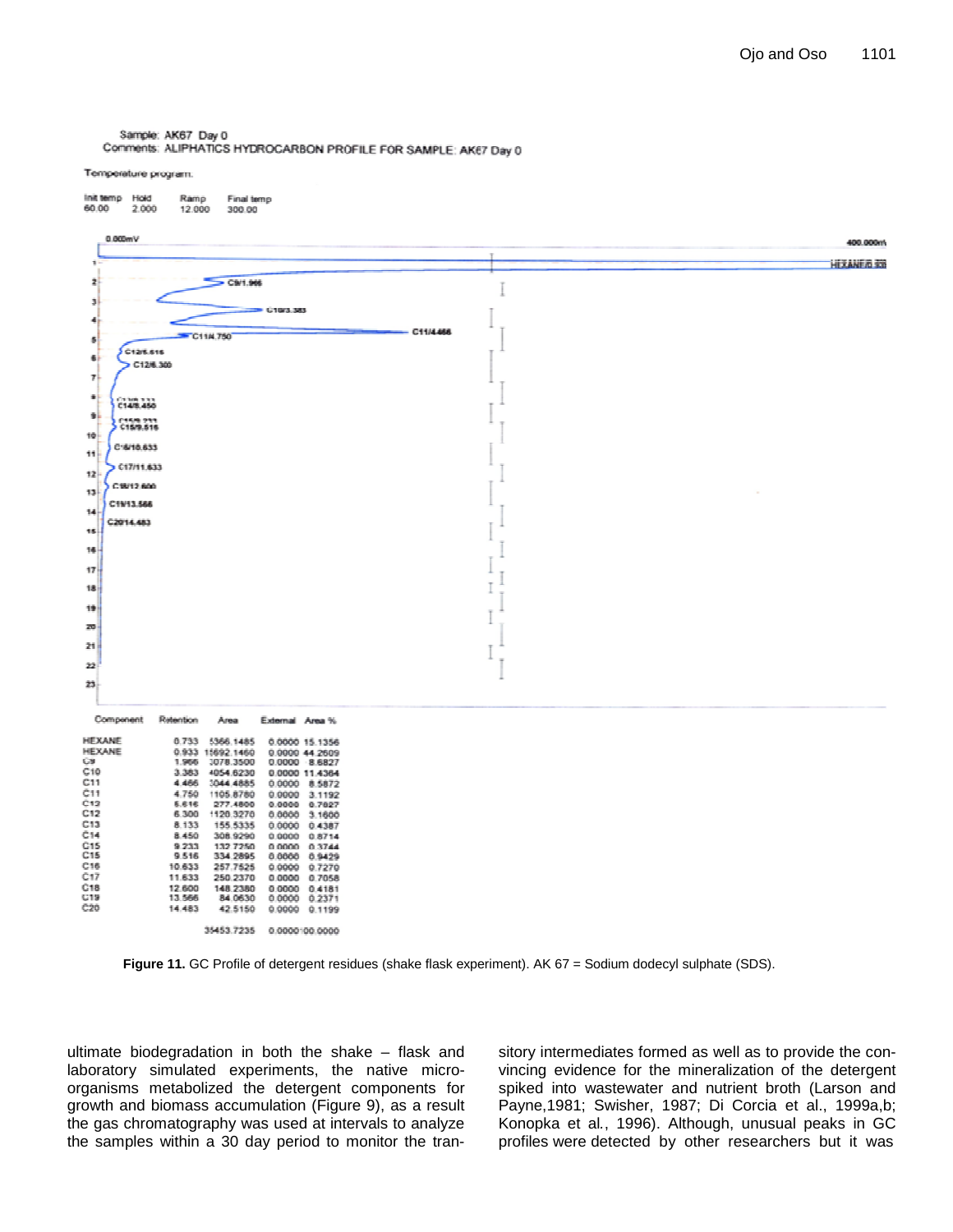Sample: AK67 Day 10 Comments: ALIPHATICS HYDROCARBON PROFILE FOR SAMPLE: AK67 Day 10





**Figure 12.** GC Profile of detergent residues (shake flask experiment). AK 67 = Sodium dodecyl sulphate (SDS).

sparsely reported, these unusual peaks were not strange because previous researchers had also observed it (Kertesz et al., 1994).

It has long been recognized that susceptibility to primary biodegradation is insufficient in itself to prove the environmental acceptability of a compound. Information on the intermediates formed in the course of biodegradation is needed as well. Hence, the desire for a conclusive evidence for the ultimate biodegradation of synthetic detergent component in open-rivers, this was provided by the GC analysis (Swisher, 1987). Although, few high peaks were detected in the chromatograms suggesting inclusion of certain hydrocarbons in detergent formulations outside that of industry prescriptions (Figures 11, 13, 18 and 19). It has been legislated by the international committee on synthetic detergents that commercial synthetic detergents should be manufactured with  $C_{10} - C_{14}$  atoms (CLER, 1999) but this study discovered some other C atoms up to  $C_{20}$  from the GC profiles of analyzed samples from the shake – flask experiment while in the microcosm study, the GC profile revealed presence of  $C_{21}$  atoms (Figure 17, 18 and 19). It is either other chemical substances were included in detergent formulation which are undisclosed to con-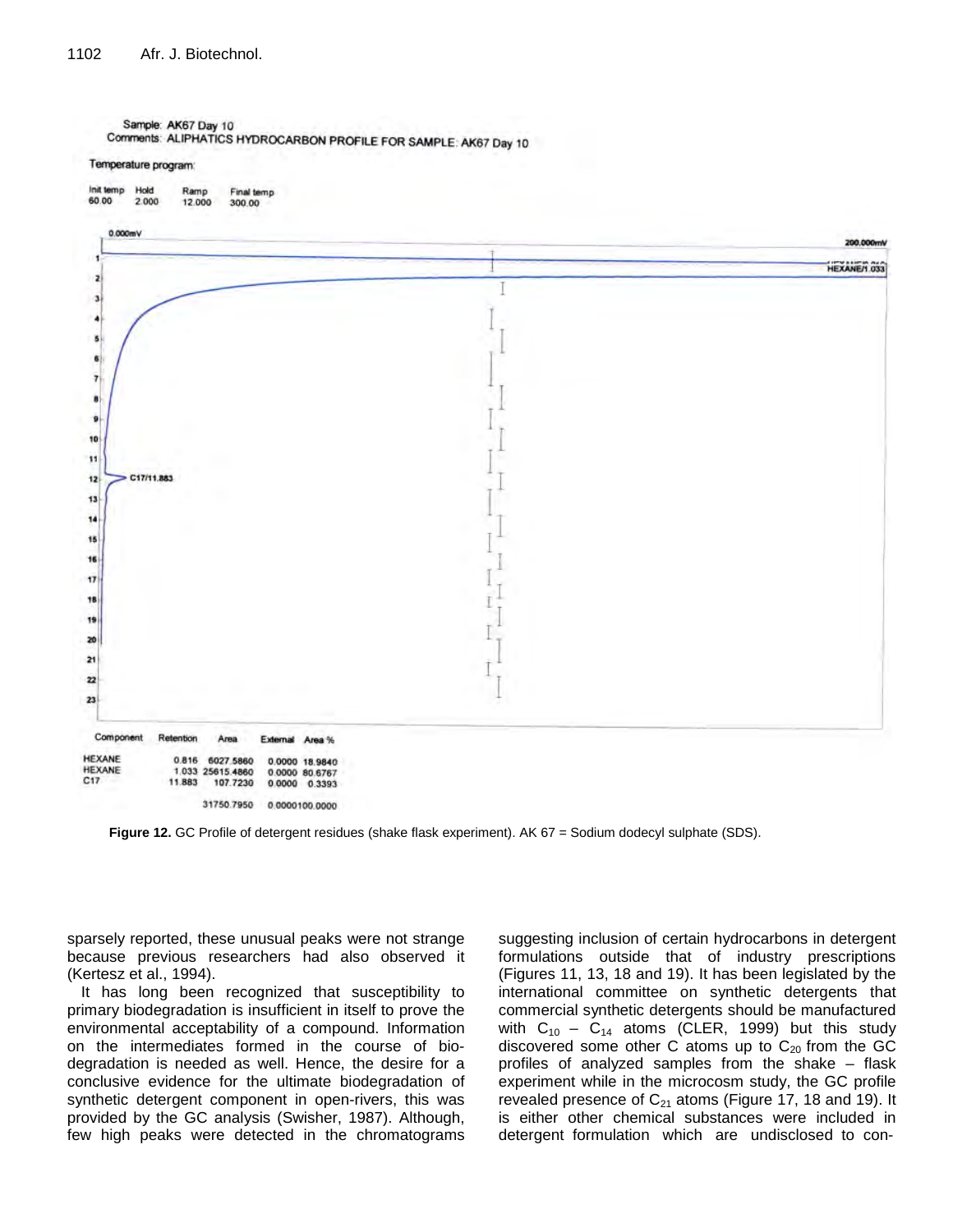# Sample: AK67 Day 10 Comments: ALIPHATICS HYDROCARBON PROFILE FOR SAMPLE: AK67 Day 10

# Temperature program:

| Init temp | <b>Holid</b> | Ramp   | Final temp |
|-----------|--------------|--------|------------|
| 60.00     | 2.000        | 12.000 | 300.00     |



Figure 13. GC profile of detergent residues (shake flask experiment). AK 67 = Sodium dodecyl sulphate (SDS).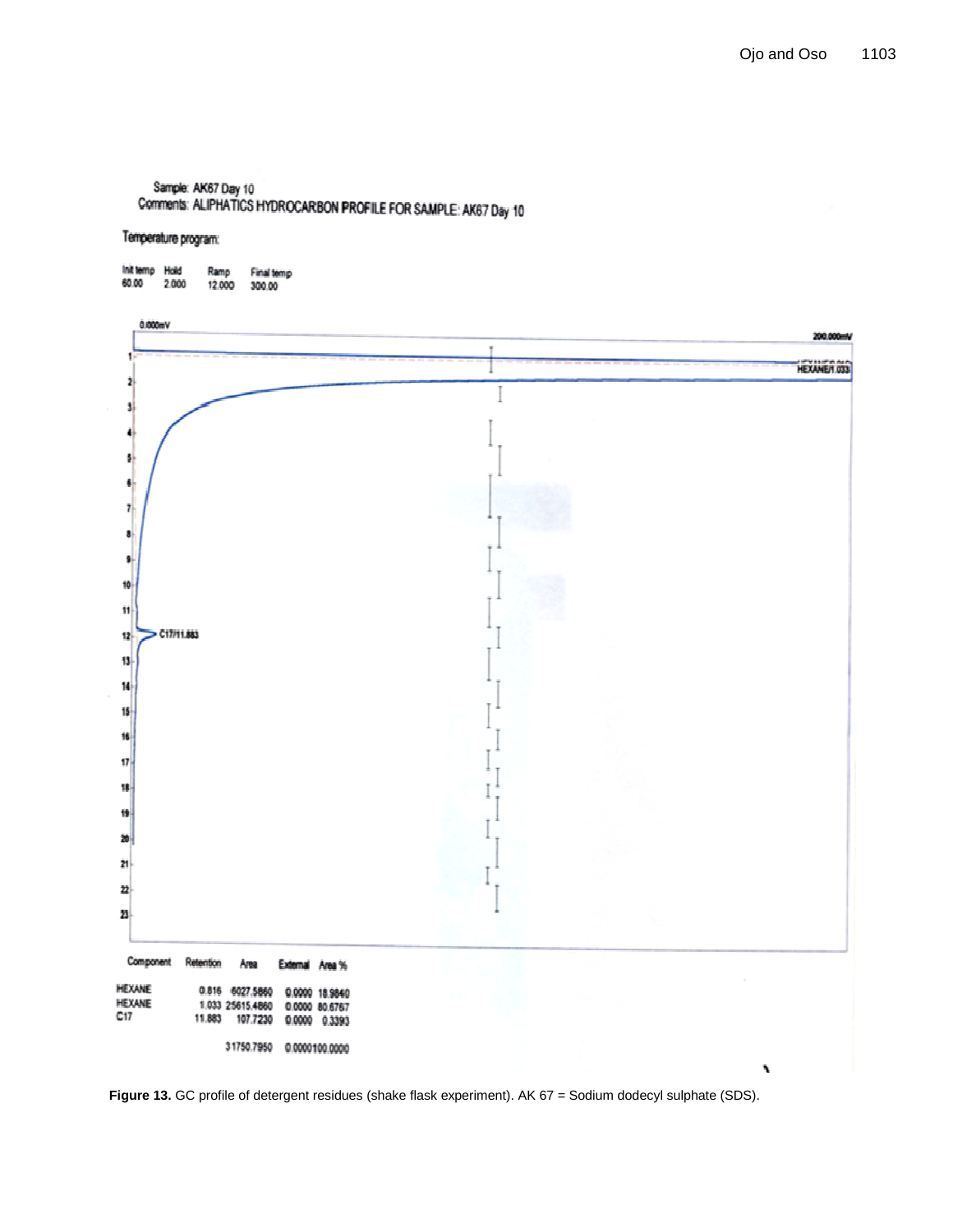#### Temperature program:



**Figure 14.** GC profile of detergent residues (shake flask experiment). AK 37 = ELEPHANT detergent.

sumers which is certainly the case because substances such as toluene sulphonate has been reported in some detergent formulations (Schoberl and Huber, 1988). Shake–flask experiment with wastewater samples when subjected to GC analysis after 0, 5, 10, 20 days biodegradation process showed that  $C_{14}$  LAS homologues were mineralized faster than  $C_{12}$  homologues while during the laboratory simulated (microcosm study) biodegradation process the result was the same, thus

corroborating the fact that increased distance between sulphonate group (phenyl position and chain length) and the far end of the hydrophobic group increases the speed of primary biodegradation (Huddleston and Allred, 1963; Swisher, 1970; Swisher, 1975). The residual total hydrocarbon content (THC) from extracted samples for the laboratory simulated biodegradation was from  $0.13 \times 10^{-6}$  $-$  1.82 x 10<sup>-6</sup> mg/ml for the 30 day biodegradation process. The more sophisticated desulphonation and gas

Sample: AK37 Day 0 Comments: ALIPHATICS HYDROCARBON PROFILE FOR SAMPLE: AK 37 Day 0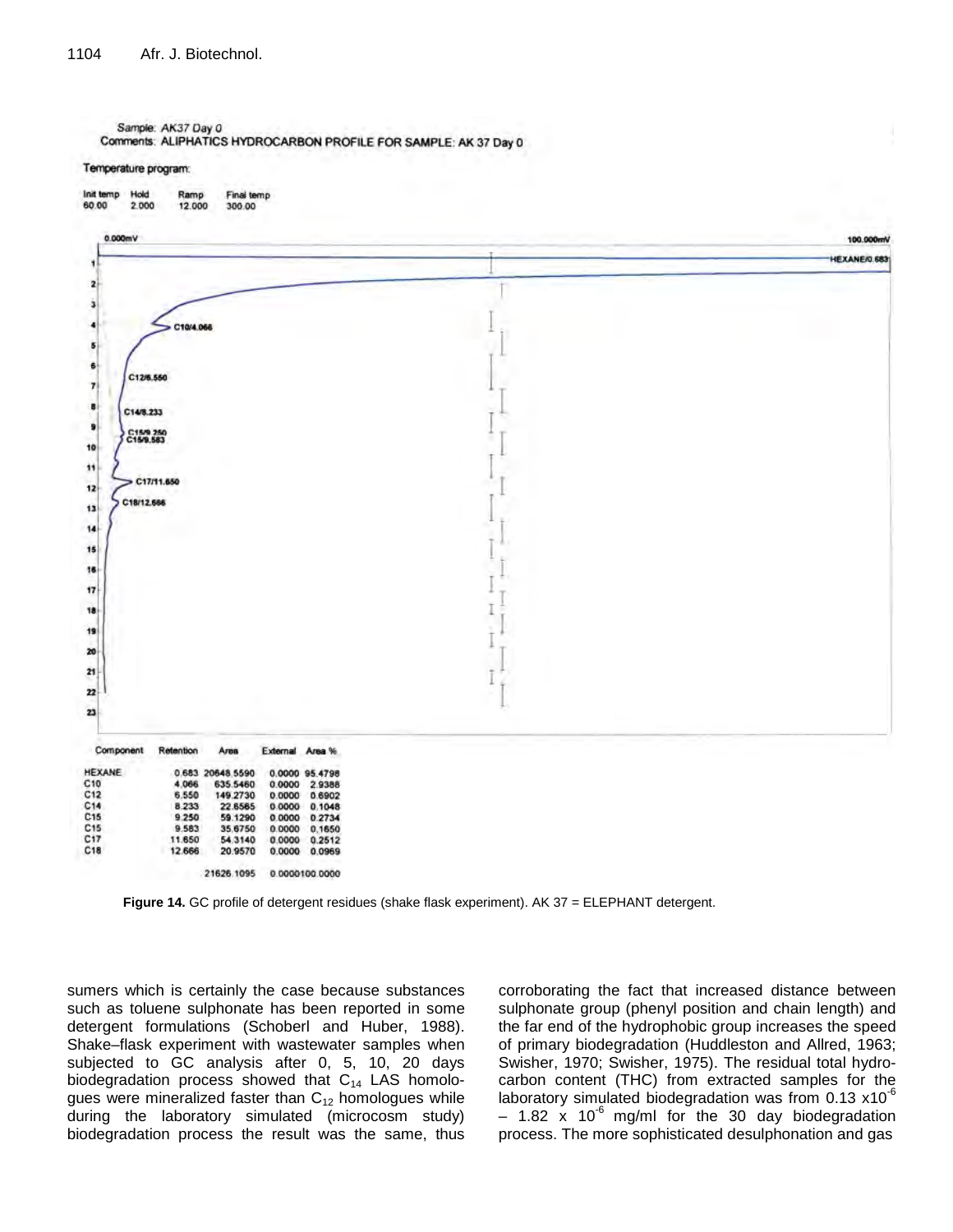Sample: AK37 Day 5

Comments: ALIPHATICS HYDROCARBON PROFILE FOR SAMPLE: AK37 Day 5

Temperature program:



**Figure 15.** GC profile of detergent residues (shake flask experiment). AK 37 = ELEPHANT detergent.

chromatographic method enables quantization of the LAS present as well as the relative concentration of each of the chain length. The performance level for the microbial consortium was assessed with fungal consortium  $(X_1)$ and microbial consortium  $(X_{50})$ . The microbial consortium  $(X_{50})$  (Figure 20) was second to the best in performance because bacterial isolate *Ps*. *aeruginosa* was able to metabolize detergent product with only 1.86  $x10^{-6}$  mg/ml remaining after 20-day incubation period in this study.

The best culture of detergent–utilizing bacterial strains

were *Ps*. a*eruginosa* and *K. oxytoca* while bacterial isolate *E. coli* was the slowest in terms of rate of detergent – utilization as shown by the GC profile (Figures 18 and 19). SDS was found to be the most rapidly biodegraded of all the test detergent products utilized for this study followed by Elephant (Figures 11 – 16). This is due to the fact that straight chain LAS are rapidly biodegraded than branched chain LAS, also SDS is a purer detergent of analytical grade often used in the laboratory with over 95% purity level while Elephant's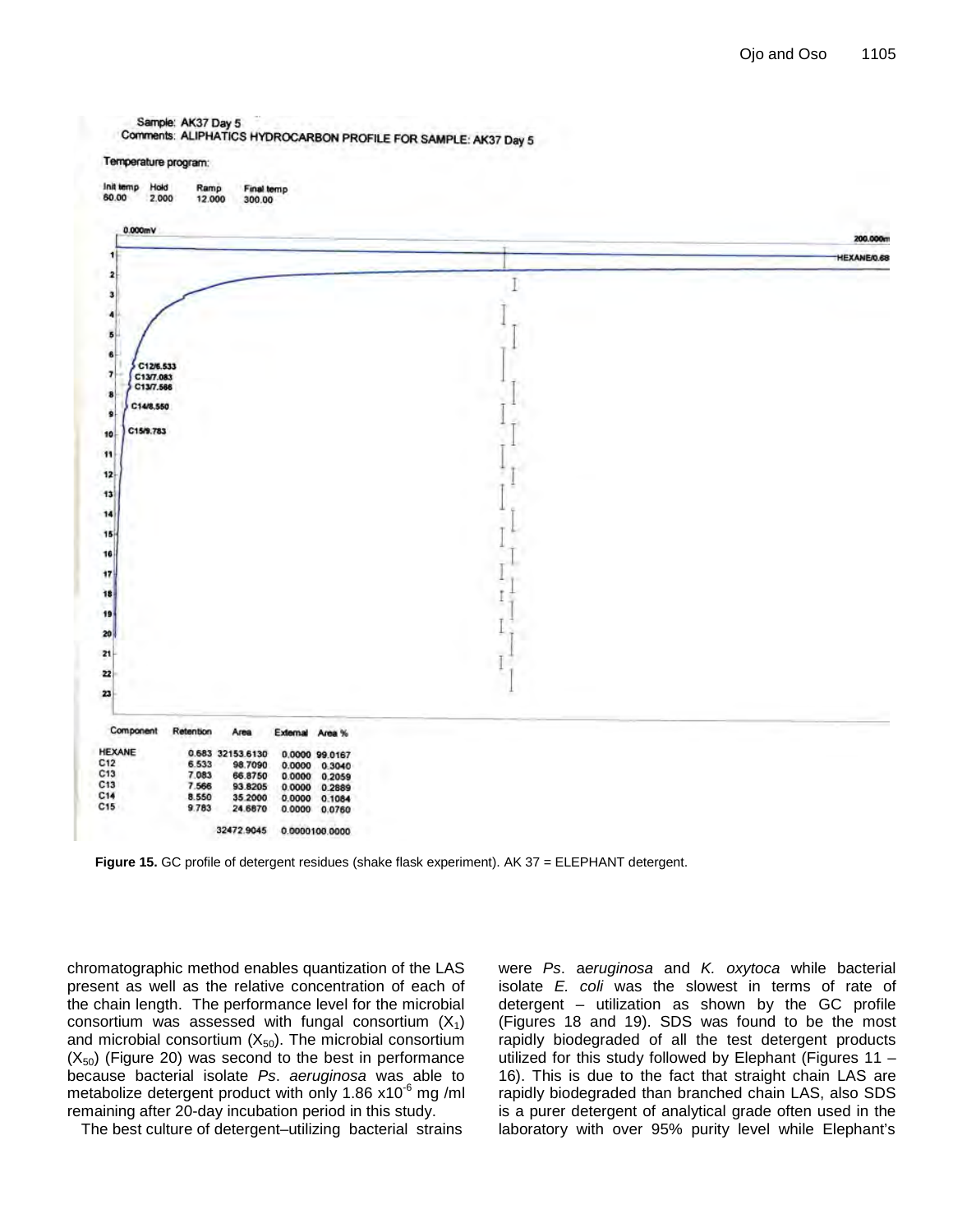

**Figure 16.** GC Profile of detergent residues (shake flask experiment). AK 37 = ELEPHANT detergent.



Figure 17. GC profile of detergent residues (microcosm experiment). X1 = Fungal consortium.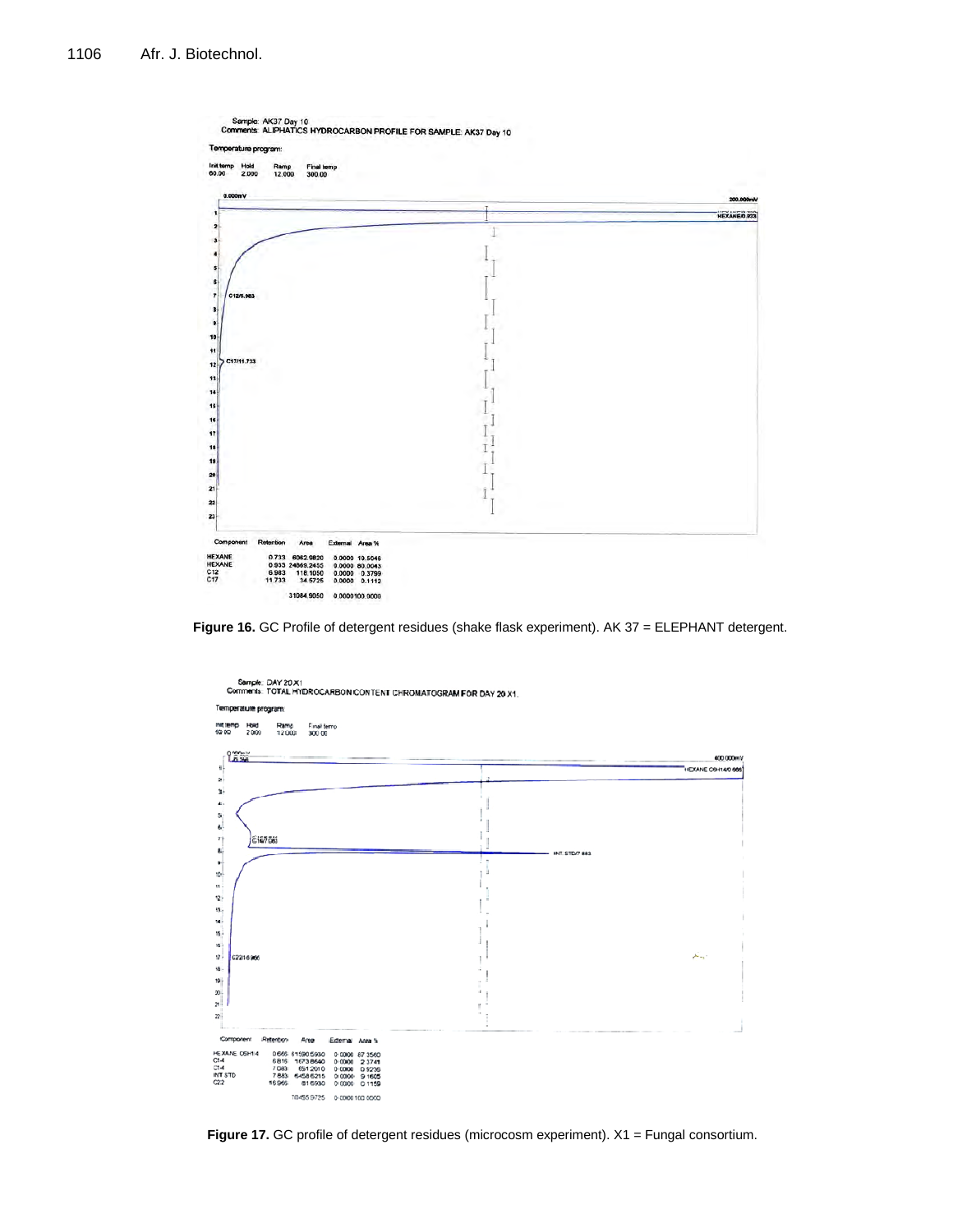

**Figure 18.** GC profile of detergent residues (microcosm experiment). X2 = *Pseudomonas aeruginosa*



**Figure 19.** GC Profile of detergent residues (microcosm experiment). X6 = *Escherichia coli.*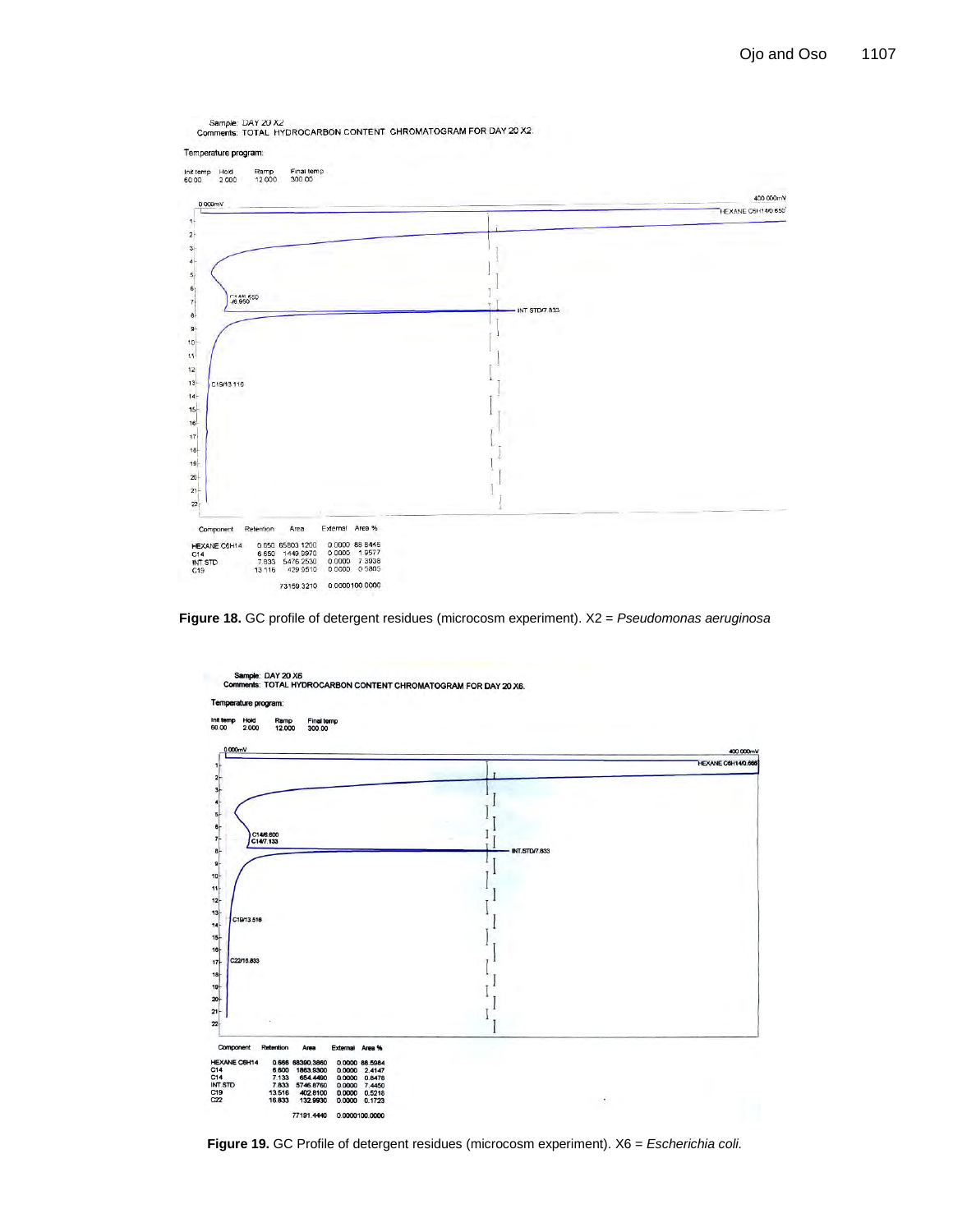

**Figure 20.** GC profile of detergent residues (microcosm experiment). X50 = Microbial consortium*.*

purity level cannot be guaranteed up to 90% this was true for other commercial test detergents too. In comparisons, SDS relatively degraded faster than all the test detergents in the presence of the microbial consortium apart from the fact that it contains  $C_9 - C_{12}$ . Under 10 days, SDS was almost completely mineralized (except  $C_{17}$ ) (Figure 12), while as at Day 10, ELEPHANT had components of  $C_{11}$ ,  $C_{12}$  and  $C_{17}$  unmineralised (Figure 16).

The inefficiency associated with the local technology used in STPs has made the change to membrane bioreactor technology inevitable. WWI (2006) reported that most countries are upgrading their effluent treatment plant to Membrane Bioreactor Technology (MBR) which improves the quality of domestic sewage and wastewater discharged without increasing the plant foot-print. This MBR has a single line designed to handle effluent flow of 1000 fold/day more than that of conventional STPs. The up -graded process design increases the quality of discharged effluent to satisfy consent levels and achieve effluent of unrestricted irrigation re-use standard (WWI,

2005, 2006).

The introduction of LAS  $(C_{10}-C_{14})$  into detergent formulation as the principal surfactant component is thus environment-friendly, since it is biodegradable and it would enhance sustainable development processes.

#### **REFERENCES**

- Ainsworth SJJ (1996). Linear alkyl benzene sulphonate. Chem. Eng. News 74: 32-54.
- American Public Health Association (APHA) (1985). Standard Methods for the examination of water and wastewater  $(6<sup>th</sup> Ed.)$  American public Health Association Washington DC.
- American Public Health Association (1992). Standard Methods for the examination of water and wastewater, 18<sup>th</sup> Ed. American public Health Association (APHA), Washington, D.C.
- Amund OO, Ilori MO, Odetunde FR (1997). Degradation of Commercial Detergent products by microbial populations of the Lagos lagoon. Folia Microbiol. 42(4): 353-356.
- Bergey's Manual of Systematic Bacteriology (1984). Krieg NR, Holt JG (Eds.), Williams & Wilkins Coy., Baltimore. MD.
- Bren A, Eisenbach M (2000). How signals are heard during bacterial chemotaxis: protein-protein interactions in sensory signal propagation. J. Bacteriol. 182: 6865-6873.